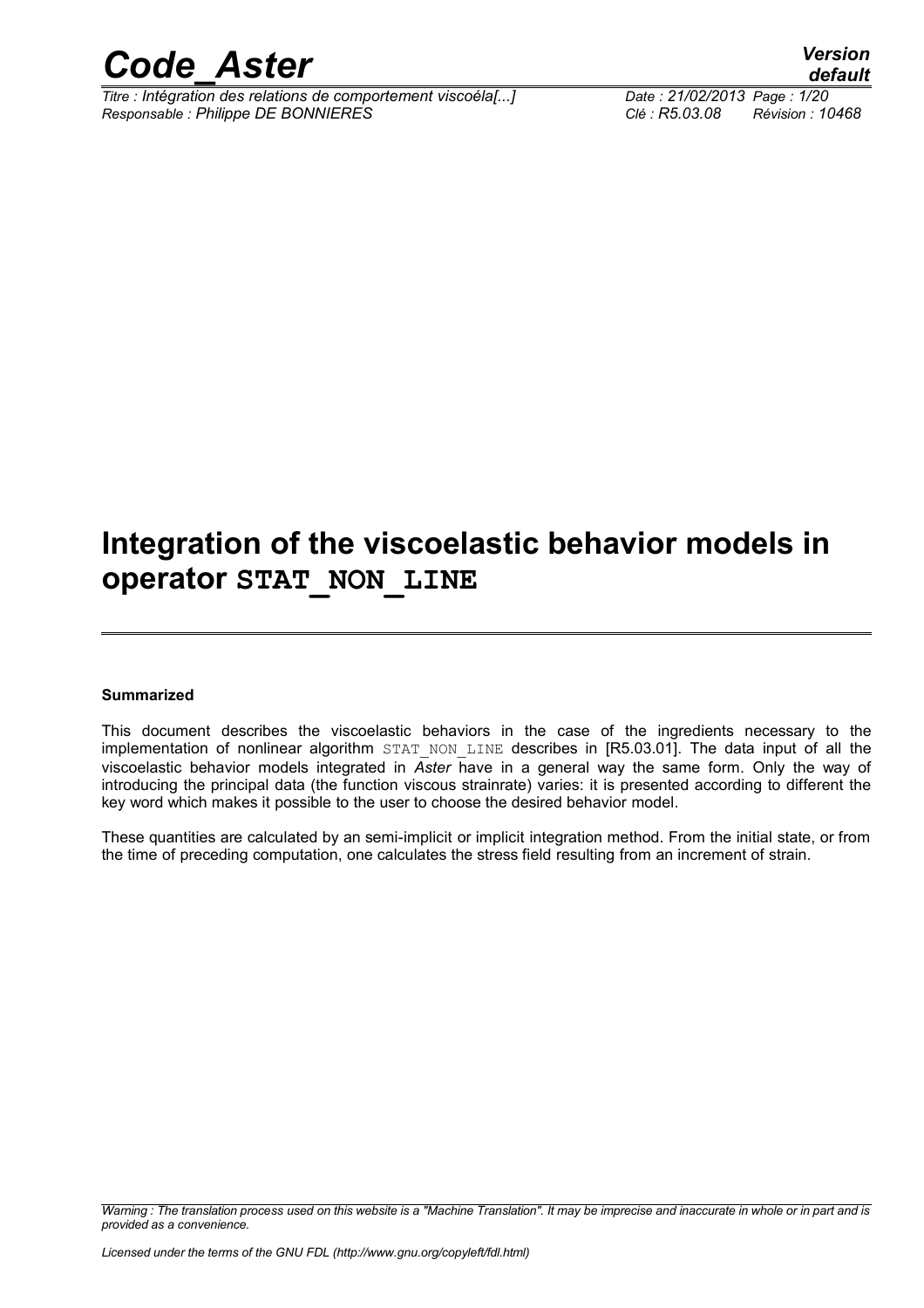*Titre : Intégration des relations de comportement viscoéla[...] Date : 21/02/2014 Date : 21/02/2013 Page : Philippe DE BONNIERES Responsable : Philippe DE BONNIERES Clé : R5.03.08 Révision : 10468*

### **Contents**

| 4.1 Etablissement on the scalar equation for the implicit scheme and with elastic coefficients  |
|-------------------------------------------------------------------------------------------------|
|                                                                                                 |
|                                                                                                 |
|                                                                                                 |
|                                                                                                 |
|                                                                                                 |
| 4.6Prise in account of the variation of the elastic coefficients according to the température17 |
|                                                                                                 |
|                                                                                                 |
|                                                                                                 |

*Warning : The translation process used on this website is a "Machine Translation". It may be imprecise and inaccurate in whole or in part and is provided as a convenience.*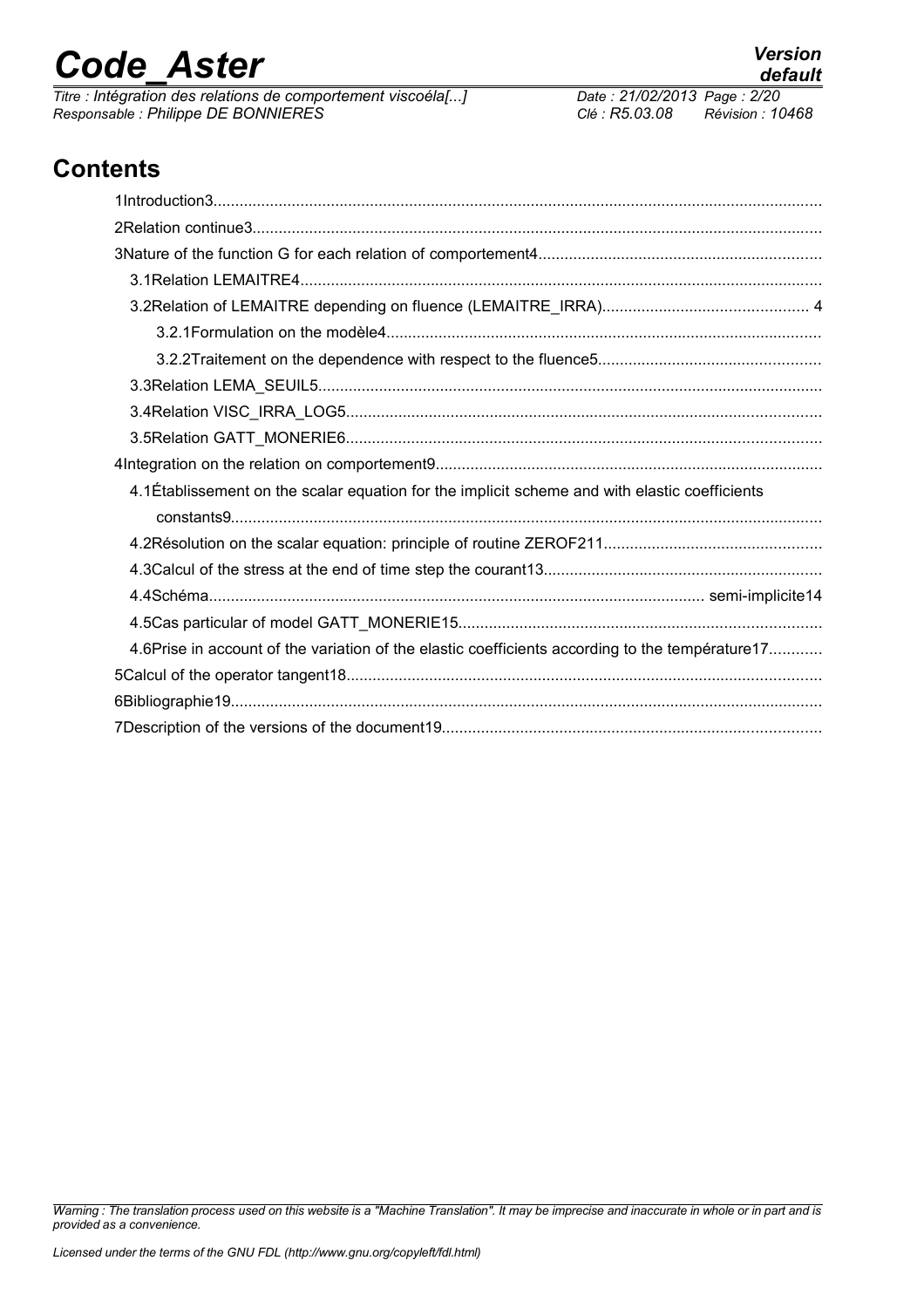*Titre : Intégration des relations de comportement viscoéla[...] Date : 21/02/2013 Page : 3/20 Responsable : Philippe DE BONNIERES Clé : R5.03.08 Révision : 10468*

### **1 Introduction**

One describes here the implementation of the nonlinear model of viscoelasticity of Lemaître, which can be brought back for certain particular values of the parameters to a viscoelastic behavior model of Norton.

An alternative (depend on the fluence) of this model of Lemaître was added, for the modelization of the fuel assemblies (key word LEMAITRE IRRA). This model has as a characteristic to comprise an additional unelastic strain: strain of growth.

A viscoelastic model with threshold was added. It is about a material whose behavior is purely elastic until a threshold then once this exceeded threshold, the behavior model becomes a cas particulier of the relation of Lemaître ( LEMA\_SEUIL).

A model developed specifically to represent the nonlinear viscoelastic behavior of the pastilles of dioxide-to Uranium was more recently introduced. This model, heading GATT MONERIE, are of the interest to be readjusted on a broad experimental basis (compression tests on various products in a broad range of temperature, load and velocity of request). The effects of porosities of fabrication, of size of grain and temperature on the velocity of creep steady of the pastilles, in particular, could be identified on these tests.

Lastly, a viscoelastic model with creep in logarithm of the fluence was established, it is accessible by keyword VISC\_IRRA\_LOG.

For each one of these models, one supposes that the material is isotropic (except for the strain of growth, which, it, is uniaxial). They can be used in 3D, plane strains  $(D. PLAN)$  and axisymmetric (AXIS).

One presents in this note the constitutive equations of the models and their establishment in *Code\_Aster*.

### **2 Relation One**

continues places oneself on the assumption of the small disturbances and one divides the tensor of the strains into an elastic part, a thermal part, an unelastic part (known) and a viscous part. The equations are then:

$$
\varepsilon_{tot} = \varepsilon_e + \varepsilon_{th} + \varepsilon_a + \varepsilon_v
$$
  
\n
$$
\sigma = A(T)\varepsilon_e
$$
  
\n
$$
\varepsilon_v = g(\sigma_{eq}, \lambda, T) \frac{3}{2} \frac{\tilde{\sigma}}{\sigma_{eq}}
$$

with:

 $\lambda$  : cumulated viscous strain  $\dot{\lambda} = \sqrt{\frac{2}{3}}$ .  $\frac{2}{3}\dot{\varepsilon}_v \cdot \dot{\varepsilon}_v$  $\tilde{\sigma}$  : deviator of the stresses  $\tilde{\sigma} = \sigma - \frac{1}{2}$ 3  $Tr\left[\sigma\right]I$  $\sigma_{\textit{eq}}$  : equivalent stress  $\sigma_{\textit{eq}} = \sqrt{\frac{3}{2}}$ 2  $\tilde{\sigma}$  :  $\tilde{\sigma}$  $A(T)$ : natural

*Warning : The translation process used on this website is a "Machine Translation". It may be imprecise and inaccurate in whole or in part and is provided as a convenience.*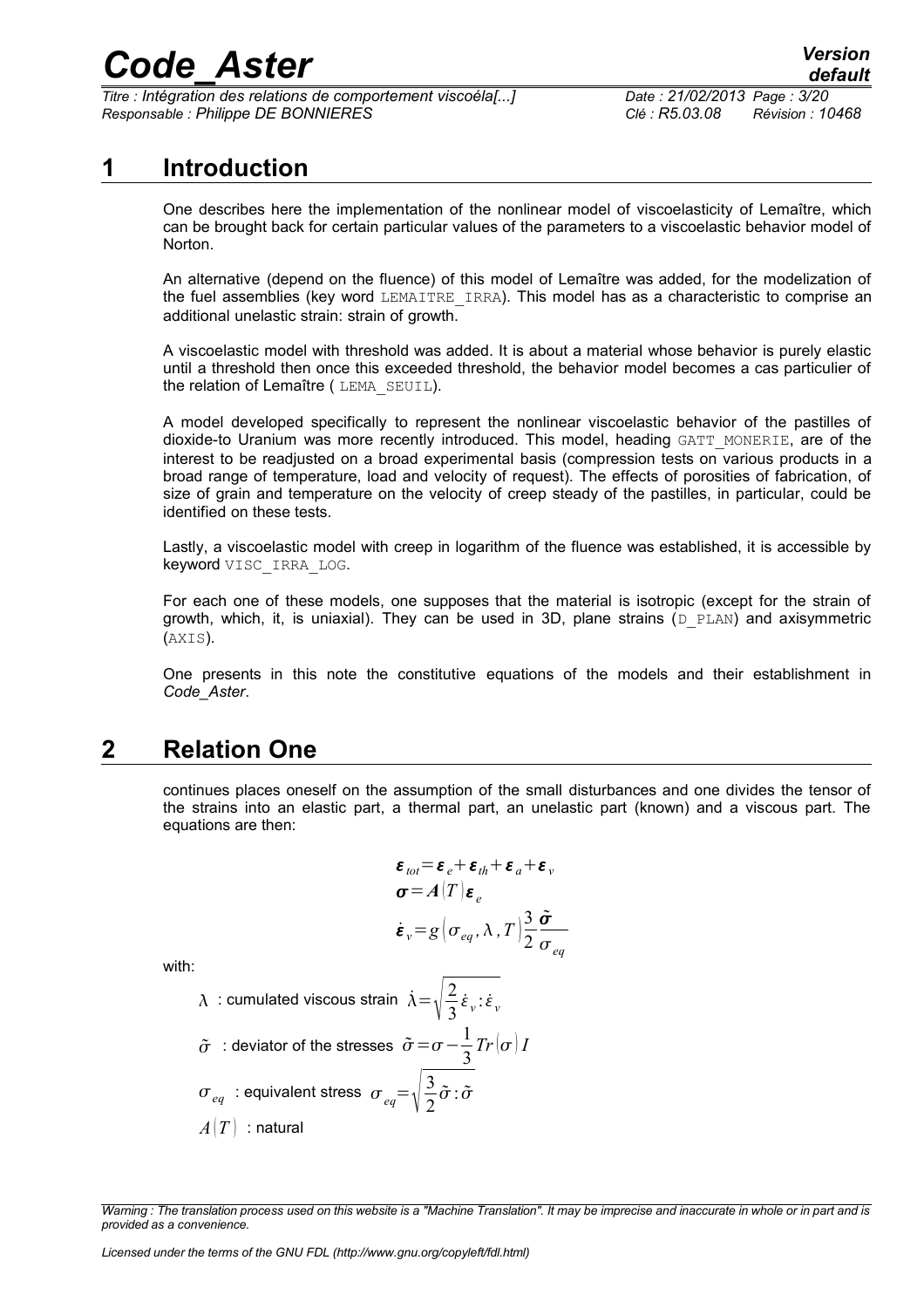*Titre : Intégration des relations de comportement viscoéla[...] Date : 21/02/2013 Page : 4/20 Responsable : Philippe DE BONNIERES Clé : R5.03.08 Révision : 10468*

### **3 elasticity tensor of the function G for each behavior model**

#### **3.1 Relation LEMAITRE**

In this case,  $q$  is expressed explicitly ( $q$  is a scalar here):

$$
g(\sigma, \lambda, T) = \left(\frac{1}{K} \frac{\sigma}{\lambda^{1/m}}\right)^n \text{ with } \frac{1}{K} \ge 0, \frac{1}{m} \ge 0, n > 0
$$

the data of the characteristics of materials are those provided under the key keys factors LEMAITRE or LEMAITRE FO of operator DEFI\_MATERIAU.

LEMATIRE = 
$$
F
$$
 (N=n, UN \_SUR\_K =  $\frac{1}{K}$ , UN \_SUR\_M =  $\frac{1}{m}$ )

the Young modulus E and the Poisson's ratio  $\gamma$  are those provided under the key keys factors ELAS or ELAS\_FO.

#### **3.2 Relation of LEMAITRE depending on fluence (LEMAITRE\_IRRA)**

This paragraph J describes the dependence with respect to the fluence (and its processing) of the viscoplastic behavior model of. Lemaître, introduced for the modelization of the fuel assemblies and applicable to the elements 2D and 3D massive and the elements PIPE, under key word LEMAITRE\_IRRA.

#### **3.2.1 Formulation of the model**

the equations are the following ones:

$$
\dot{\varepsilon}_{v} = \frac{3}{2} \dot{p} \frac{\sigma^{D}}{\sigma_{eq}}
$$
\n
$$
\dot{p} = \left[ \frac{\sigma_{eq}}{p^{1/m}} \right]^{n} \left( \frac{1}{K} \frac{\phi}{\phi_{0}} + L \right)^{\beta} e^{-\frac{Q}{R(T+T_{0})}}
$$
\n
$$
\overbrace{(A^{-1}(T)\sigma)}^{n} = \dot{\varepsilon}_{tot} - \dot{\varepsilon}_{v} - \dot{\varepsilon}_{g} - \dot{\varepsilon}_{th}
$$

with:

 $T_0$ =273,15<sup>°</sup> *C n*>0  $1/K \ge 0$  1/*m*≥0  $\phi_0 > 0$   $Q/R \ge 0$   $L \ge 0$ ,  $\beta$  unspecified reality

the coefficients are provided under key words LEMAITRE IRRA and ELAS of DEFI\_MATERIAU and  $\phi$  is the neutron flux (quotient of the increment of fluence, definite by the key word AFFE\_VARC of AFFE\_MATERIAU, by the increment of time).

*Warning : The translation process used on this website is a "Machine Translation". It may be imprecise and inaccurate in whole or in part and is provided as a convenience.*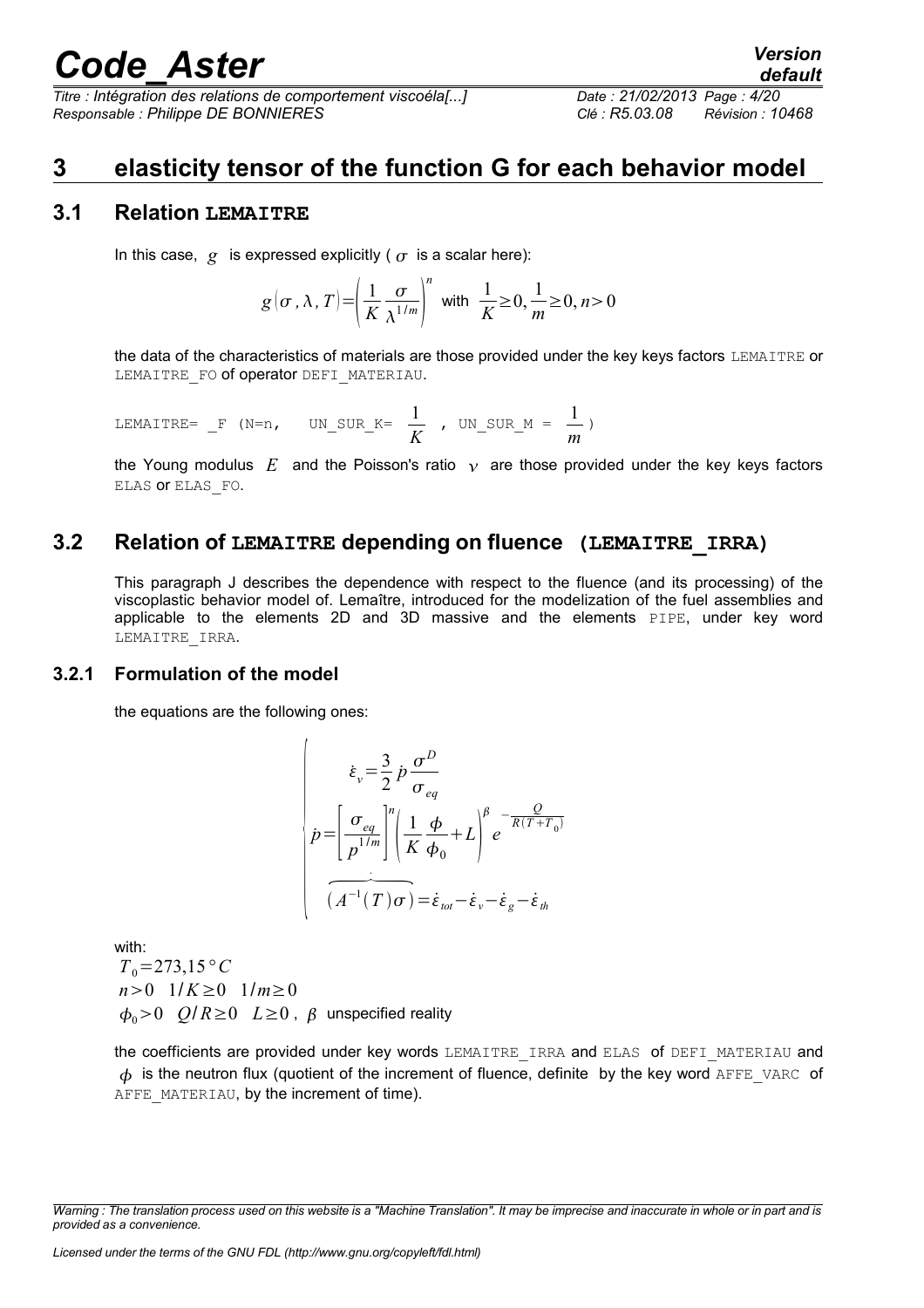*Titre : Intégration des relations de comportement viscoéla[...] Date : 21/02/2013 Page : 5/20 Responsable : Philippe DE BONNIERES Clé : R5.03.08 Révision : 10468*

*default*

The model of growth is:  $\varepsilon_{g}(t){=}f\left(T\,,\boldsymbol{\varPhi}_{t}\right)\varepsilon_{g}^{0}$  with  $\;\varepsilon_{g}^{0}$  $_{\text{e}}^{0}$  uniaxial strain unit in a reference  $\ R_{1}$  given by the user using key word  $\texttt{MASSET}$  (see [U4.42.01] and [U4.43.01]) and  $f\left(\overline{T}$  , $\Phi_{_I}\right)$  also a function defined by the user in DEFI MATERIAU ([ U4.43.01]). Note:

The fluence, time and the flux must  $\,\varPhi_{_0}\,$  be expressed into cubes units such as the ratio is /<sup>0</sup> *without dimension. is Q*/ *R in Kelvin. is T in. °C Processing*

#### **3.2.2 of the dependence with respect to the fluence The model**

described above corresponds in fact to a normal model of Lemaître, defined by the three coefficients, *n* and  $1/K$  *'* with  $1/m$  : It

$$
\frac{1}{K'} = \left(\frac{1}{K}\frac{\Phi}{\Phi_0} + L\right)^{\beta/n} e^{-\frac{Q}{nR(T+T_0)}}
$$

is thus enough to calculate and  $1/K$  *'* to provide it like data to computation instead of.  $1/K$  In addition

, in the computation of the elastic stress, one adds to the unelastic strains (null by default) the strain of growth expressed above, after having carried out the change of reference between the local coordinate system and the reference.  $R_1$  Relation

#### **3.3 LEMA\_SEUIL For**

this behavior, G is expressed also explicitly (since it is about a cas particulier of the relation of LEMAITRE presented Ci above): So

then 
$$
D \le 1
$$
 (purely  $g(\sigma, \lambda, T) = 0$  elastic behavior) So  
then  $D > 1$  with  $g(\sigma, \lambda, T) = A\left(\frac{2}{\sqrt{3}}\sigma\right)\Phi$ ,  $A \ge 0$  With  $\Phi \ge 0$   

$$
\therefore D = \frac{1}{S}\int_{0}^{t} \sigma_{eq}(u)du
$$

The data materials with informing by the user must be provided under key word LEMA\_SEUIL  $\,\circ$ r LEMA\_SEUIL\_FO of operator DEFI MATERIAU: LEMA SEUIL

 $=$   $F$  (A=A, S= S) As for

the parameter,  $\phi$  it acts of flux of neutron which bombards the material (quotient of the increment of fluence, definite by the key word AFFE\_VARC of AFFE\_MATERIAU, by the increment of time). The Young modulus and E the Poisson's ratio are  $\gamma$  those provided under the key keys factors ELAS or ELAS FO . Relation

### **3.4 VISC\_IRRA\_LOG For**

this relations, *g* is not expressed explicitly. The behavior is represented by a unidimensional creep test, with constant stress, which utilizes the time passed since time when the stress is applied. The behavior model is defined here by the data of four functions describing  $\,\,f_{\,1,}B_{\,1,}\,f_{\,2,}\,g_{\,2}\,$  the evolution of the viscous strain in the course of time: éq

*Warning : The translation process used on this website is a "Machine Translation". It may be imprecise and inaccurate in whole or in part and is provided as a convenience.*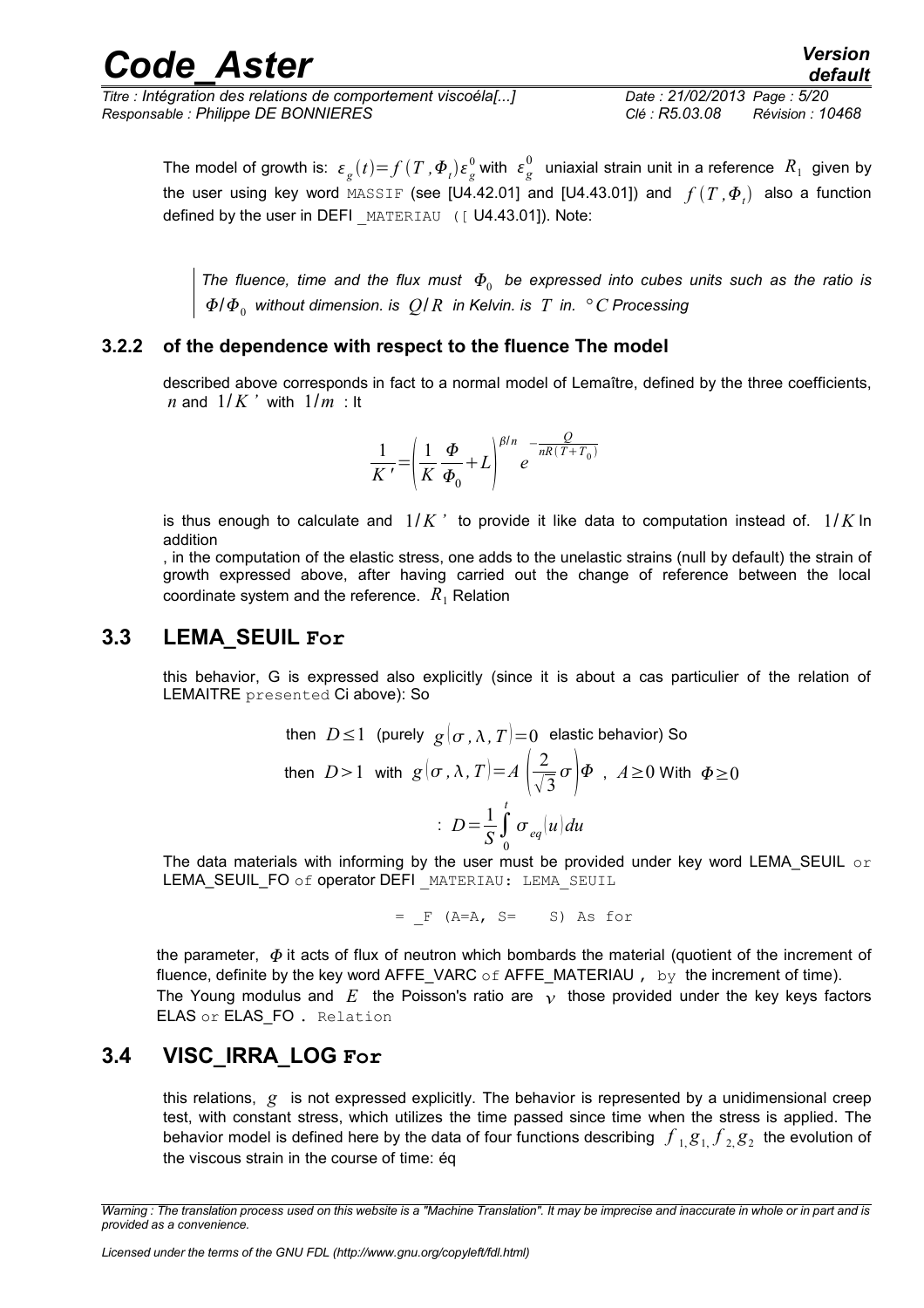*Titre : Intégration des relations de comportement viscoéla[...] Date : 21/02/2013 Page : 6/20 Responsable : Philippe DE BONNIERES Clé : R5.03.08 Révision : 10468*

*Licensed under the terms of the GNU FDL (http://www.gnu.org/copyleft/fdl.html)*

*provided as a convenience.*

*Warning : The translation process used on this website is a "Machine Translation". It may be imprecise and inaccurate in whole or in part and is*

*,T* **3.4-1**

$$
\varepsilon_{v} = \lambda = f_1(t) g_1(\sigma, T) + f_2(t) g_2(\sigma, T)
$$

$$
f_{\rm{max}}
$$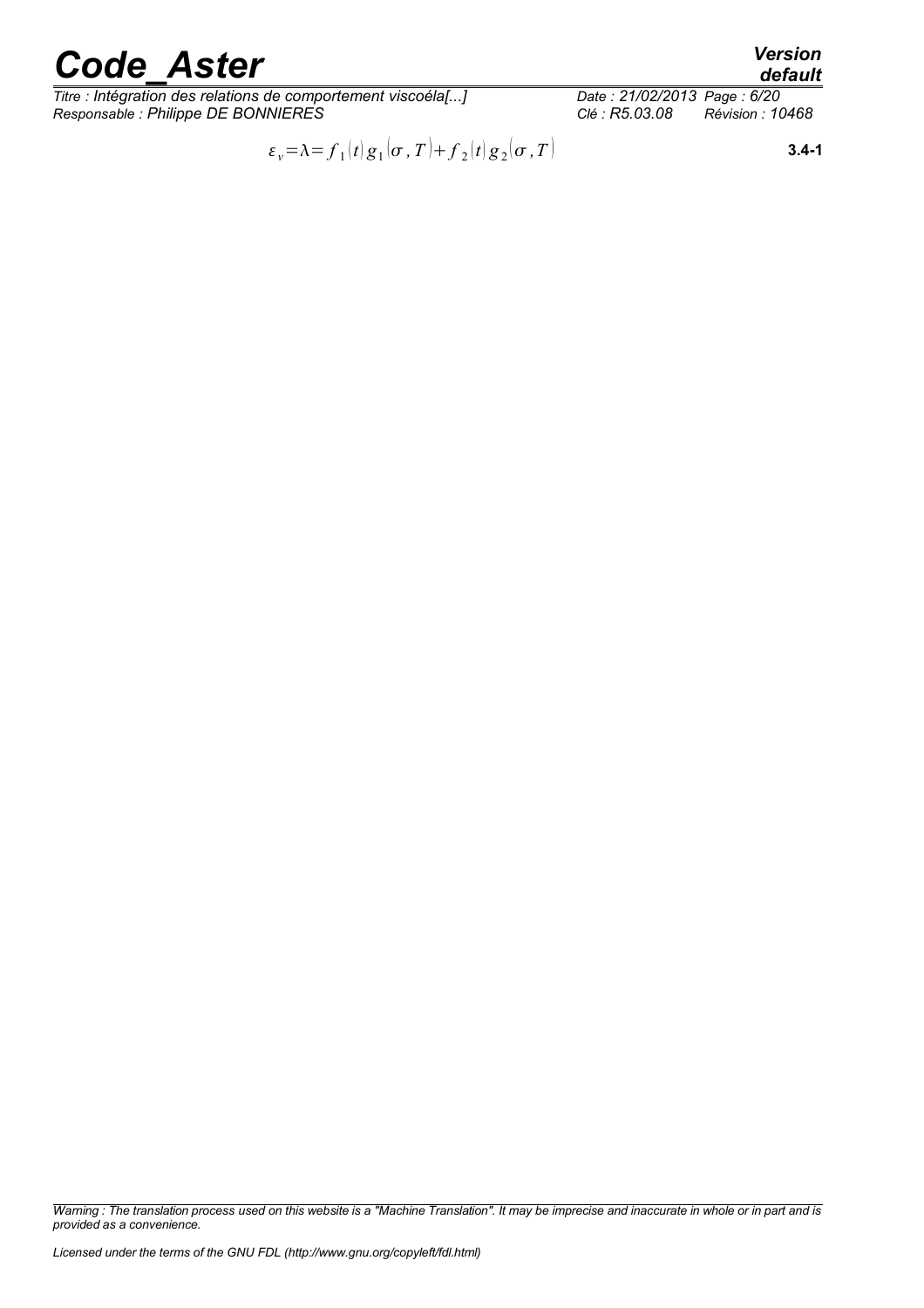*Titre : Intégration des relations de comportement viscoéla[...] Date : 21/02/2013 Page : 7/20 Responsable : Philippe DE BONNIERES Clé : R5.03.08 Révision : 10468*

*default*

the function *g* is calculated then numerically by eliminating time in the following way *t* : for

- 1) a given triplet,  $(\sigma, \lambda, T)$  one solves in t the equation [éq 3.2-1] by the method of Newton (see [bib2]). One finds an approximation of the solution,  $t/\sigma$ ,  $\lambda$ ,  $T$  one
- 2) obtains the value of the function by *g* deriving  $(\sigma, \lambda, T)$  from it compared to time the equation [éq 3.2-1] (see [bib1]): and

$$
\dot{\varepsilon}_v = \dot{\lambda} = g(\sigma, \lambda, T) = f'_1(t)g_1(\sigma, T) + f'_2(t)g_2(\sigma, T)
$$

in substituent in this new equation the value of previously  $t(\sigma, \lambda, T)$  found. One finds the formulation uniaxial following:

$$
\dot{\varepsilon}_v = \dot{\lambda} = g(\sigma, \lambda, T) = f'_1(t(\sigma, \lambda, T)) g_1(\sigma, T) + f'_2(t(\sigma, \lambda, T)) g_2(\sigma, T)
$$

The form of the four functions is  $\left. f\right. _{1,}g_{1,}f_{2,}g_{2}\right.$  preset and the user introduces only some parameters into the command file. For

#### VISC\_IRRA\_LOG, one a:

$$
f_1(t)=\ln(1+\omega.\Phi.t)
$$
  
\n
$$
g_1(\sigma, T)=A.\sigma.e^{-\frac{Q}{T}}
$$
  
\n
$$
f_2(t)=\Phi.t
$$
  
\n
$$
g_2(\sigma, T)=B.\sigma.e^{-\frac{Q}{T}}
$$

the parameter,  $\phi$  is the flux of neutrons. It is either indicated in DEFI MATERIAU, or taken equal to 1 and must then be indicated under factor key word the AFFE\_VARC .

The parameters  $A$ ,  $B$  and  $\omega$  are  $O$  those provided under the key word factor VISC IRRA LOG of operator DEFI MATERIAU. It

will be noted that, for all the functions:

- *t* express yourself in hours
- *T* expresses itself in *° C*
- $\sigma$  expresses itself in It  $MPa$

is thus necessary to return of the coherent data with these units in the command file and mesh file.

The Young modulus and E the Poisson's ratio are  $\gamma$  those provided under the key words factors ELAS or ELAS FO. Relation

#### **3.5 GATT\_MONERIE Because of**

residual porosities of fabrication affecting the pastilles fuel worked out by sintering, the viscous strainrate included a component of thermal expansion, depend on the shears and average constraint according to: with

$$
\dot{\varepsilon}_v = g \left( \sigma_{eq}, \sigma_m, \lambda, f, T \right) \frac{3}{2} \frac{\tilde{\sigma}}{\sigma_{eq}} + g_d \left( \sigma_{eq}, \sigma_m, \lambda, f, T \right) \frac{1}{3} I
$$

*Warning : The translation process used on this website is a "Machine Translation". It may be imprecise and inaccurate in whole or in part and is provided as a convenience.*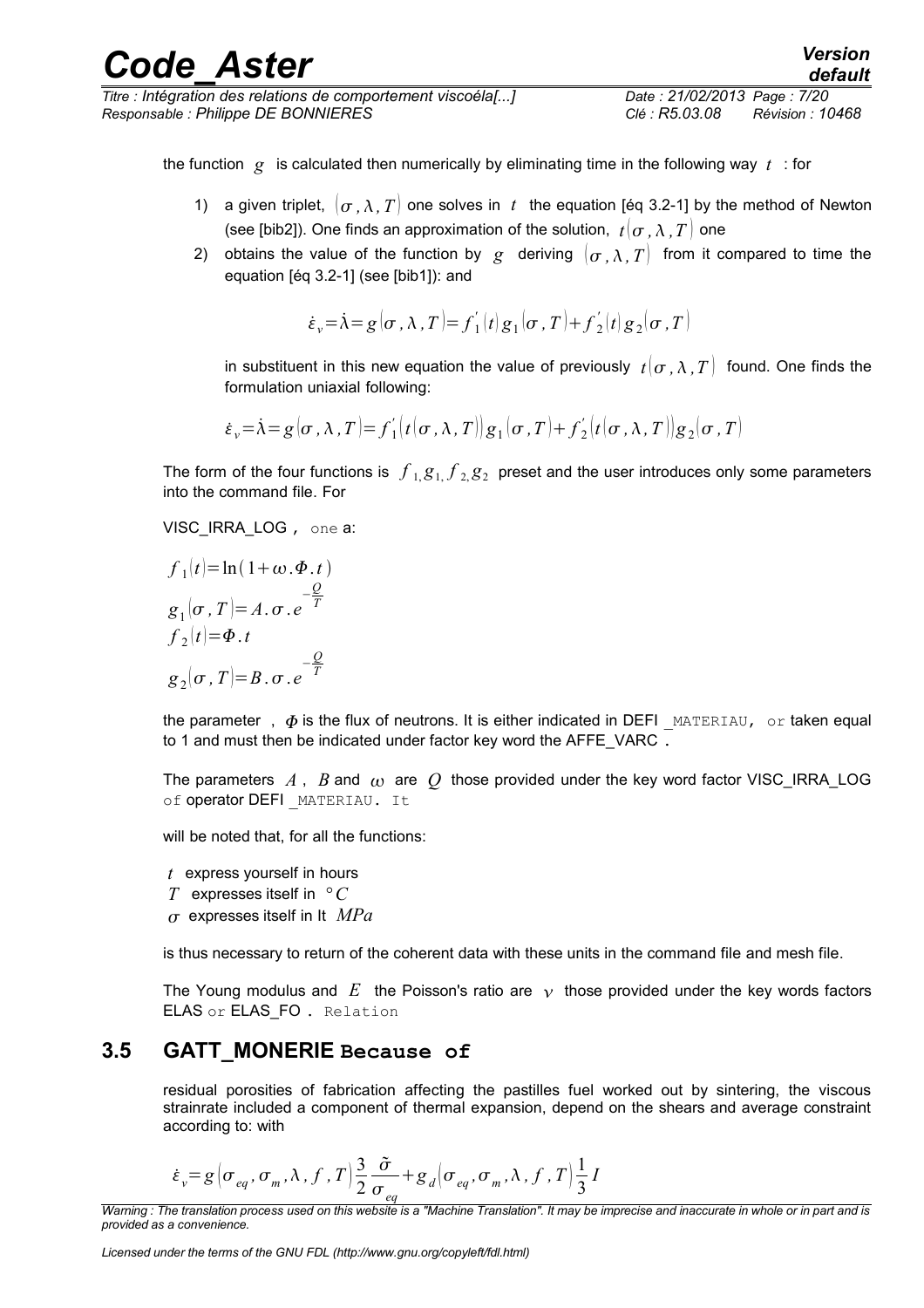*Titre : Intégration des relations de comportement viscoéla[...] Date : 21/02/2013 Page : 8/20 Responsable : Philippe DE BONNIERES Clé : R5.03.08 Révision : 10468*

*default*

: :

*f* voluminal fraction of porosity:

 $\sigma_m$  average constraint  $\sigma_m = \frac{1}{2}$ 3  $Tr(\sigma)$ 

the functions derive  $\,[g$  *,*  $g_{\,d}\big]\,$  *fr*om a potential of dissipation according to  $\,[\,Y\,]\sigma_{\,eq},\sigma_{\,m},\lambda$  ,  $f$  ,  $T\big]\,$  :

$$
g = \frac{\partial \varPsi}{\partial \sigma_{eq}} \cdot g_d = \frac{\partial \varPsi}{\partial \sigma_m}
$$
 This

potential of dissipation does not depend on the cumulated plastic strain (see [3]) and is written: with

$$
\Psi(\sigma_{eq}, \sigma_m, f, T) = (1 - \theta(\sigma_Y, T)) \Psi_1(\sigma_{eq}, \sigma_m, f, T) + \theta(\sigma_Y) \Psi_2(\sigma_{eq}, \sigma_m, f, T)
$$

: corresponding

$$
\sigma_Y = \sqrt{\frac{B_1}{B_1 + \frac{A_1}{4}}} \sigma_{eq^2} + \frac{9A_1}{4B_1 + A_1} \sigma_{m^2}
$$

 $\left( \bm{\varPsi}_1 \,,\bm{\varPsi}_2\right)\,$  with two viscous flow modes distinct (low stress and strong stress) defined by: functions

$$
\Psi_i(\sigma_{eq}, \sigma_m, f) = \frac{\dot{\varepsilon}_{0i}\sigma_{0i}}{n_i + 1} \left[ A_i(f) \left( \frac{3 \sigma_m}{2 \sigma_{0i}} \right)^2 + B_i(f) \left( \frac{\sigma_{eq}}{\sigma_{0i}} \right)^2 \right]^{\frac{n_i + 1}{2}}
$$

$$
\dot{\varepsilon}_{0i} = \dot{\varepsilon}_{0i} X_i(d) e^{-\frac{Q_i}{RT}}
$$

$$
X_i \text{ of the size of grain such as: }, \ X_1(d) = d^{-2} \left[ X_2(d) = 2 d_0^2 \left( 1 - \cos\left( \frac{d}{d_0} \right) \right) \right]
$$

the coefficients  $\left( A_{i},B_{i}\right)$  are deduced from a micromechanical analysis: ,

$$
A_i(f) = \left( n_i \left( f^{-\frac{1}{n_i}} - 1 \right) \right)^{\frac{-2n_i}{n_i + 1}}, \quad B_i(f) = \left( 1 + \frac{2}{3} f \right) \left( 1 - f \right)^{\frac{-2n_i}{n_i + 1}} \text{function}
$$

 $\theta$  of coupling depend on the first invariant of the stresses and the temperature the law of evolution of porosity is given by:  $\dot{f} = (1 - f) Tr(\dot{\epsilon}_v)$ 

The final statement of the function is  $g$  : whereas

$$
g(\sigma_{eq}, \sigma_m) = (1 - \theta) \frac{d \Psi_1}{d \sigma_{eq}} + \theta \frac{d \Psi_2}{d \sigma_{eq}} + \frac{d \theta}{d \sigma_{eq}} (\Psi_2 - \Psi_1)
$$
  

$$
\frac{d \Psi_i}{d \sigma_{eq}} = \dot{\varepsilon}_{0i} B_i(f) \left( \frac{\sigma_{eq}}{\sigma_{0i}} \right) \left[ A_i(f) \left( \frac{3 \sigma_m}{2 \sigma_{0i}} \right)^2 + B_i(f) \left( \frac{\sigma_{eq}}{\sigma_{0i}} \right)^2 \right] \frac{n_i - 1}{2}
$$
  

$$
\frac{d \theta}{d \sigma_{eq}} = \frac{1}{2} \left[ 1 - \tanh^2(\phi(\sigma_i)) \right] \frac{d \phi}{d \sigma_{eq}}
$$

*Warning : The translation process used on this website is a "Machine Translation". It may be imprecise and inaccurate in whole or in part and is provided as a convenience.*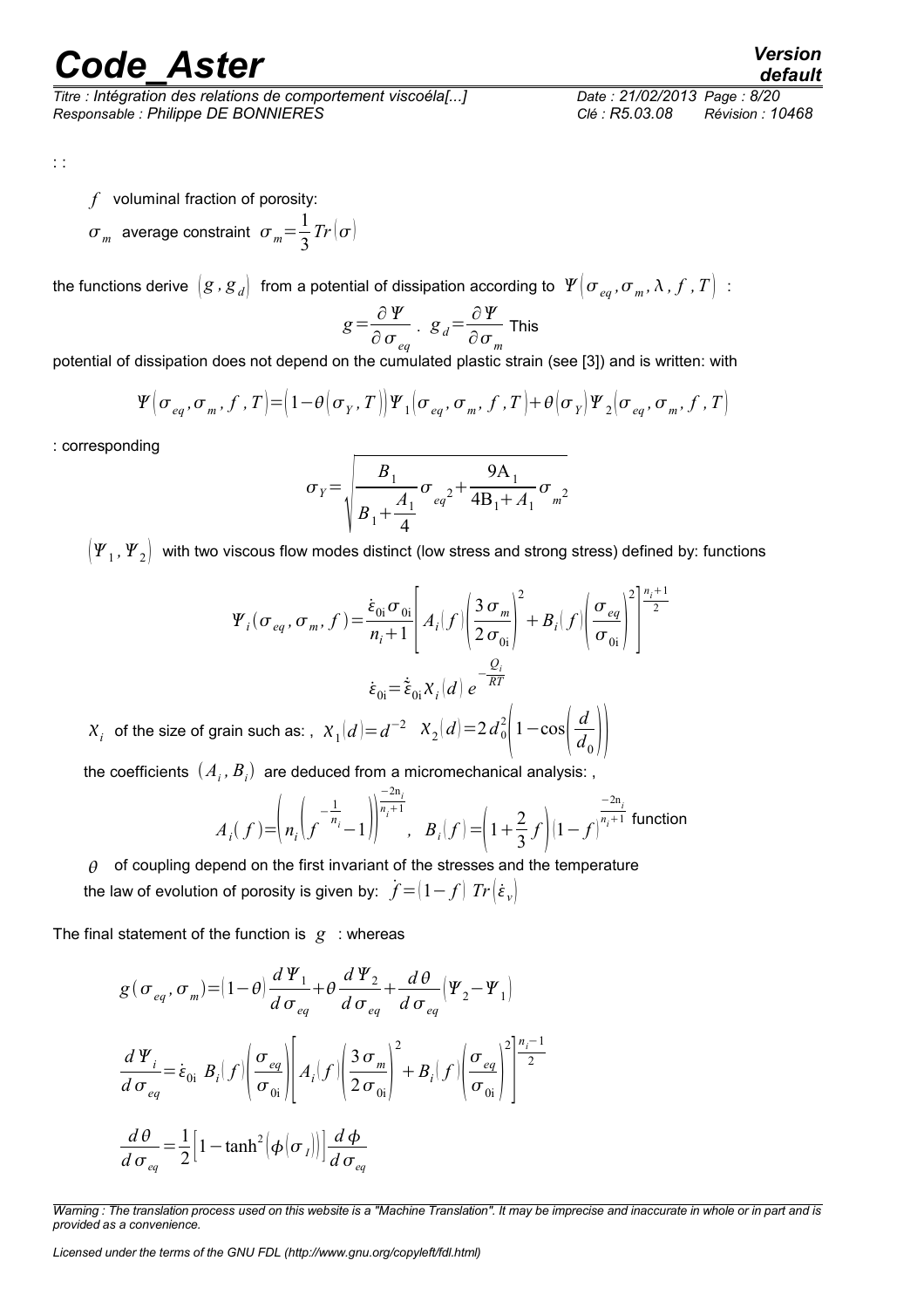$\sqrt{ }$ 

*Titre : Intégration des relations de comportement viscoéla[...] Date : 21/02/2013 Page : 9/20 Responsable : Philippe DE BONNIERES Clé : R5.03.08 Révision : 10468*

$$
\begin{pmatrix} \Phi(\sigma_Y) = \frac{T - \tilde{T}(\sigma_Y)}{h} \\ \tilde{T}(\sigma_Y) = w \sigma_Y^q \end{pmatrix} \Rightarrow \frac{d \Phi}{d} \sigma_{eq} = \frac{d \Phi}{d \sigma_Y} \frac{d \sigma_Y}{d \sigma_{eq}} = \frac{-B_1 \text{qw} \sigma_{eq} \sigma_Y^{q-2}}{\left(B_1 + \frac{A_1}{4}\right)h}
$$

that of the function is  $g_d$ :

$$
g_{d}(\sigma_{eq}, \sigma_{m}) = (1 - \theta) \frac{d \phi_{1}}{d \sigma_{m}} + \theta \frac{d \phi_{2}}{d \sigma_{m}} + \frac{d \theta}{d \sigma_{m}} (\phi_{2} - \phi_{1})
$$
  
\n
$$
\frac{d \Psi_{i}}{d \sigma_{m}} = \dot{\varepsilon}_{0i} A_{i}[f] \left( \frac{9 \sigma_{m}}{4 \sigma_{0i}} \right) \left[ A_{i}[f] \left( \frac{3 \sigma_{m}}{2 \sigma_{0i}} \right)^{2} + B_{i}[f] \left( \frac{\sigma_{eq}}{\sigma_{0i}} \right)^{2} \right] \frac{n_{i} - 1}{2}
$$
  
\n
$$
\frac{d \theta}{d \sigma_{m}} = \frac{1}{2} \left[ 1 - \tanh^{2} \left( \phi(\sigma_{Y}) \right) \right] \frac{d \phi}{d \sigma_{m}}
$$
  
\n
$$
\left( \varphi(\sigma_{Y}) = \frac{T - \tilde{T}(\sigma_{Y})}{h} \right) \Rightarrow \frac{d \phi}{d \sigma_{m}} = \frac{d \phi}{d \sigma_{Y}} \frac{d \sigma_{Y}}{d \sigma_{m}} = \frac{-9 A_{1} \text{qw} \sigma_{m} \sigma_{I}^{q-2}}{(4 B_{1} + A_{1}) h}
$$

The values of the various constants of the model are:

$$
n_1 = 1.0 \, , \, Q_1 = 377 \, 10^3 \, J/mol \, , \, \tilde{\epsilon}_{0_1} = 2,725 \, 10^{-10} \, Palh
$$
\n
$$
n_2 = 8.0 \, , \, Q_2 = 462 \, 10^3 \, J/mol \, , \, \tilde{\epsilon}_{0_2} = 9,14 \, 10^{-41} \, Palh \, , \, d_0 = 15 \, microns
$$
\n
$$
\sigma_{0_1} = \sigma_{0_2} = 1 \, Pa
$$
\n
$$
h = 600 \, K \, , \, q = -0.189 \, , \, w = 47350.4
$$

The positive parameters as well as  $\tilde{\dot\epsilon}_{O_1}$ ,  $\tilde{\dot\epsilon}_{O_2}$ ,  $d$  the initial value of the voluminal fraction of pores are those provided under the key word factor GATT MONE of operator DEFI MATERIAU: GATT\_MONERIE

$$
= \begin{array}{ccc} \n\text{F (EPSI_01=} & \hat{\epsilon}_{01} & \text{EPSI} \\ \n-02 = & \hat{\epsilon}_{02} & \text{PORO} \\ \n-1 \text{NIT=} & \hat{\epsilon}_{02} & \text{PORO} \\ \n-1 \text{MIT=} & \text{OMB=} & d & \text{Integration} \n\end{array}
$$

*Warning : The translation process used on this website is a "Machine Translation". It may be imprecise and inaccurate in whole or in part and is provided as a convenience.*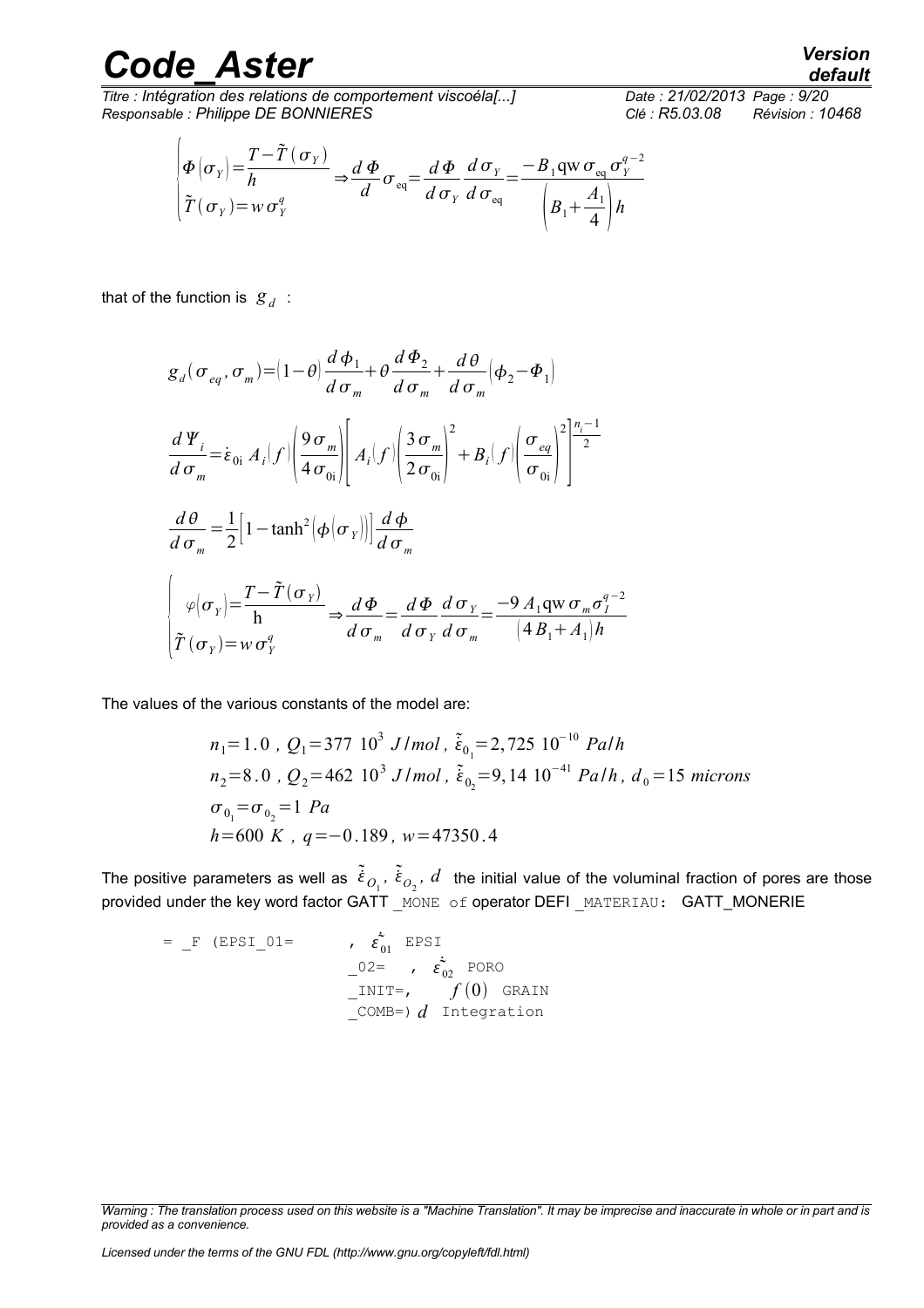*Titre : Intégration des relations de comportement viscoéla[...] Date : 21/02/2013 Page : 10/20 Responsable : Philippe DE BONNIERES Clé : R5.03.08 Révision : 10468*

### **4 of the behavior model Establishment**

### **4.1 of the scalar equation for the implicit scheme and with constant elastic coefficients One**

indicates by  $\varepsilon_{tot}$  the total deflection at time and  $t + \Delta t$   $\Delta \varepsilon_{tot}$  the variation of total deflection during time step running. One

calls  $\epsilon_o$  the strain at time resulting  $t + \Delta t$  from thermal thermal expansion and the unelastic strains (among which possibly the strains of growth appear, cf [§3.2]). One thus has: where

$$
\Delta \, \varepsilon_{o} \!=\! \left[\alpha\!\left(t+\Delta\,t\right)\!\!\left(\,T\!\left(t+\Delta\,t\right)\!-\!T_{\,ref}\right)\!-\!\alpha\!\left(t\right)\!\left(T\!\left(t\right)\!-\!T_{\,ref}\right)\right]\!I_{\,3} \!+\! \varepsilon_{\,a}\!\left(t+\Delta\,t\right)\!-\!\varepsilon_{\,a}\!\left(t\right)
$$

is  $I_3$  the tensor identity of order 2 in dimension 3. One

poses As  $\Delta$  ε =  $\Delta$  ε<sub>tot</sub> −  $\Delta$  ε<sub>ρ</sub>

one supposes here that is  $\mu$  constant, one has the following relation between the deviators of and  $\Delta \sigma$  :  $\Delta \varepsilon$  éq

$$
\Delta \tilde{\sigma} = 2 \,\mu \big( \Delta \tilde{\epsilon} - \Delta \, \epsilon_{v} \big)
$$
 **4.1-1 Gold**

, the model of flow is written, an implicit way: éq

$$
\frac{\Delta \varepsilon_{v}}{\Delta t} = \frac{3}{2} g \Big( \sigma_{eq}, \lambda^{-} + \Big( \Delta \varepsilon_{v} \Big)_{eq}, T \Big) \frac{\tilde{\sigma}}{\sigma_{eq}}
$$
\n4.1-2 One

thus has, while eliminating between  $\mathit{\Delta}\,\varepsilon_{_{\mathcal{V}}} \;$  [éq 4.1-1] and [éq 4.1-2]: éq

$$
2 \mu \Delta \tilde{\epsilon} = \Delta \tilde{\sigma} + 3 \mu \Delta t \cdot g \left( \sigma_{eq}, \lambda^{-} + \left( \Delta \epsilon_{\nu} \right)_{eq}, T \right) \frac{\tilde{\sigma}}{\sigma_{eq}}
$$
  

$$
(\tilde{\sigma}^{-} + 2 \mu \Delta \tilde{\epsilon}) = \left( 1 + 3 \mu \Delta t \frac{g \left( \sigma_{eq}, \lambda^{-} + \left( \Delta \epsilon_{\nu} \right)_{eq}, T \right)}{\sigma_{eq}} \right) \tilde{\sigma}
$$
4.1-3 While

*default*

*Warning : The translation process used on this website is a "Machine Translation". It may be imprecise and inaccurate in whole or in part and is provided as a convenience.*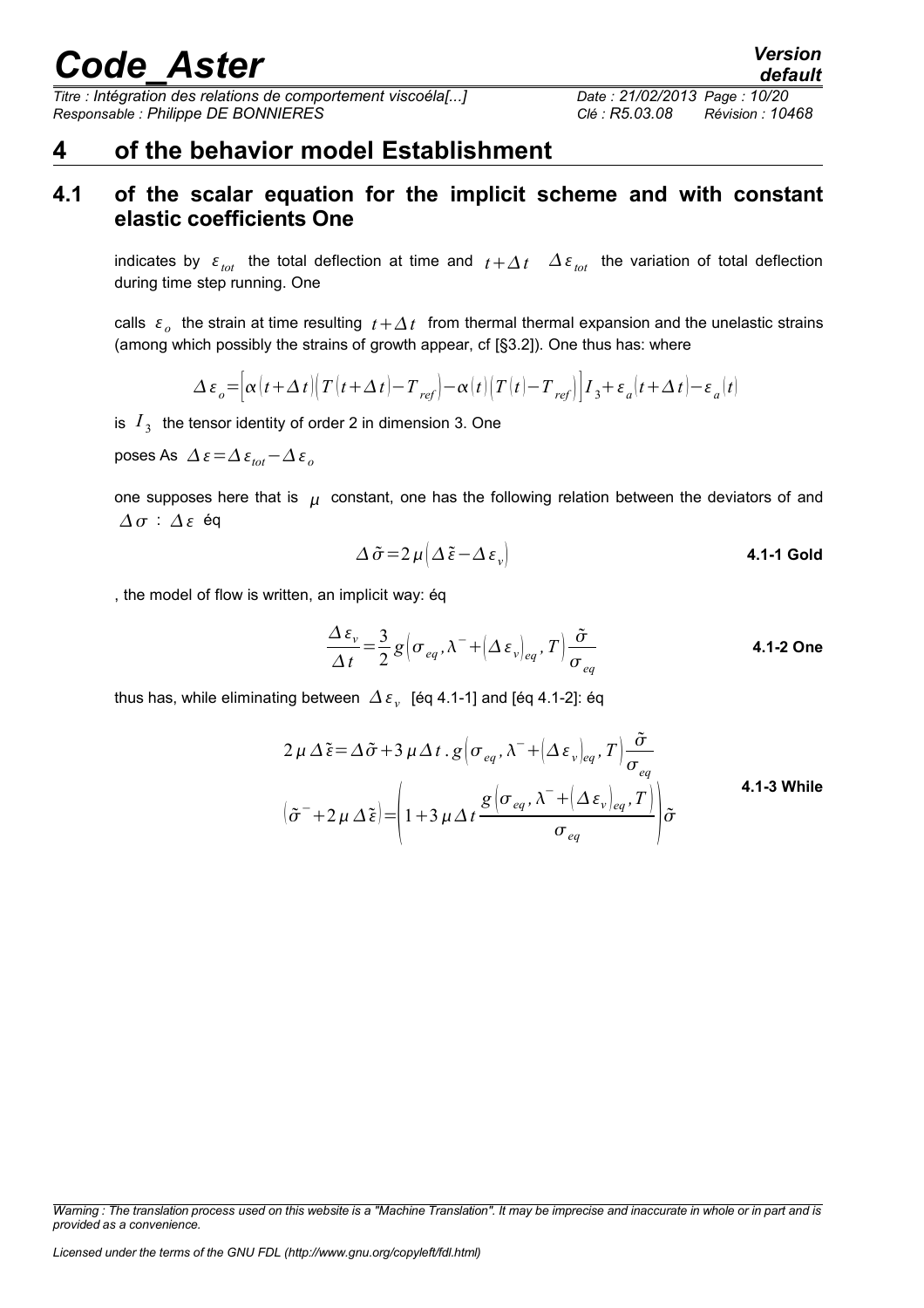*Titre : Intégration des relations de comportement viscoéla[...] Date : 21/02/2013 Page : 11/20 Responsable : Philippe DE BONNIERES Clé : R5.03.08 Révision : 10468*

posing,  $\tilde{\sigma}^e{=}\tilde{\sigma}^-{+}2\mu\,\Delta\,\tilde{\varepsilon}\,$  one thus has: éq

$$
\sigma_{eq}^{e} = 3\,\mu\,\Delta\,t\,.\,g\,\left(\sigma_{eq},\lambda^{-}+\left(\Delta\,\varepsilon_{v}\right)_{eq},T\right)+\sigma_{eq}
$$
\n4.1-4 Gold

, one has according to [éq 4.1-2]: From where

$$
\left(\Delta \,\varepsilon_{v}\right)_{eq} = \Delta \, t \cdot g \left(\sigma_{eq}, \lambda^{-} + \left(\Delta \,\varepsilon_{v}\right)_{eq}, T\right)
$$

: In

$$
\sigma_{eq}^{e} = 3 \mu \left( \Delta \, \varepsilon_{v} \right)_{eq} + \sigma_{eq}
$$
\n
$$
\left( \Delta \varepsilon_{v} \right)_{eq} = \frac{1}{3 \mu} \left( \sigma_{eq}^{e} - \sigma_{eq} \right)
$$

substituent this last statement in [éq 4.1-4], one a: If

$$
\sigma_{eq}^{e} = 3 \mu \Delta t \cdot g \left( \sigma_{eq}, \lambda^{-} + \frac{1}{3 \mu} \left( \sigma_{eq}^{e} - \sigma_{eq} \right), T \right) + \sigma_{eq}
$$

one poses, and  $\sigma_{eq}^e, \lambda^-, T$  being  $\varDelta t$  known: one

$$
f(x)=3 \mu \Delta t \cdot g\left(x, \lambda^{-}+\frac{1}{3\mu}\left(\sigma_{eq}^{e}-x\right), T\right)+x-\sigma_{eq}^{e}
$$

can then calculate the quantity as  $\sigma_{_{eq}}{=}\left|\sigma^{-}{+}\Delta\sigma\right|_{eq}$  being the solution of the scalar equation: where  $f(x)=0$ ,  $x=\sigma_{eq}$  convention adopted for the following paragraphs. In the case of a model of Lemaître with threshold, LEMA IRRA SEUIL, the equations preceding are useful only once the crossed threshold. Indeed in-on this side threshold the behavior is elastic. One

discretizes the threshold implicitly: In the same way

$$
D(\sigma^- + \Delta \sigma) = \frac{1}{S} \int_0^t (\sigma^- + \Delta \sigma)_{eq}(u) du
$$

that for the elastoplastic integration of the constitutive laws of Von-Put, one distinguishes two cases then. then

$$
D(\sigma^- + \Delta \sigma) \le 1 \quad g(\sigma^- + \Delta \sigma, \lambda, T) = 0
$$
  

$$
D(\sigma^- + \Delta \sigma) > 1 \quad \text{It} \quad g(\sigma^- + \Delta \sigma, \lambda, T) = A \cdot \left(\frac{2}{\sqrt{3}} \sigma_{eq}\right) \varphi
$$

results from it from the equation above: imply

$$
g\left(\sigma^{-}+\Delta\sigma,\lambda,T\right)\neq A.\left(\frac{2}{\sqrt{3}}\sigma_{eq}\right)\varphi
$$
 Gold  $D\left(\sigma^{-}+\Delta\sigma\right)\leq1$ 

*Warning : The translation process used on this website is a "Machine Translation". It may be imprecise and inaccurate in whole or in part and is provided as a convenience.*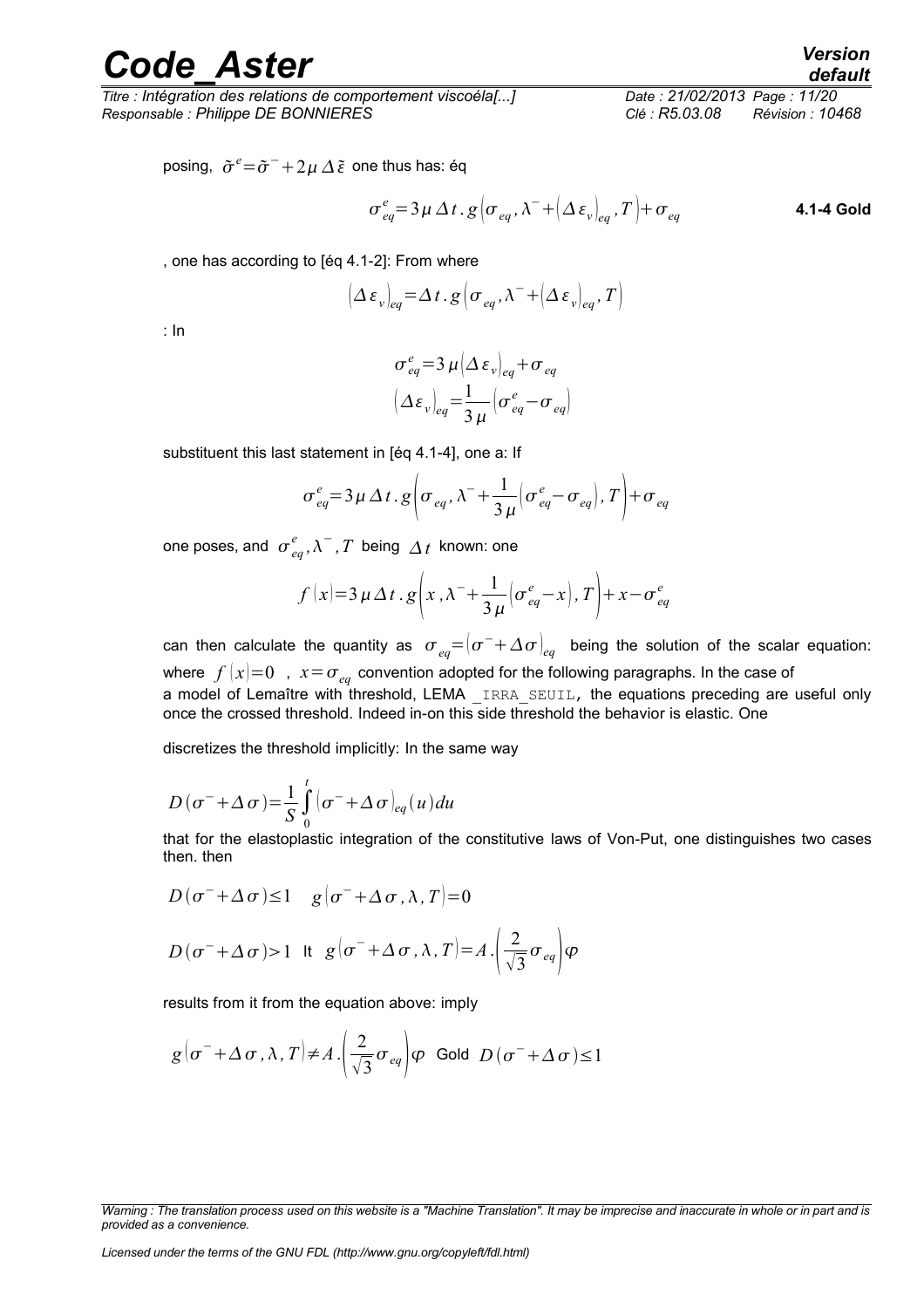*Titre : Intégration des relations de comportement viscoéla[...] Date : 21/02/2013 Page : 12/20 Responsable : Philippe DE BONNIERES Clé : R5.03.08 Révision : 10468*

### *default*

g can take only the value or 0 thus 
$$
A \cdot \left(\frac{2}{\sqrt{3}}\sigma_{eq}\right)\varphi
$$
 implies  
\n $g(\sigma^- + \Delta \sigma, \lambda, T) \neq A \cdot \left(\frac{2}{\sqrt{3}}\sigma_{eq}\right)\varphi$  and  $D(\sigma^- + \Delta \sigma) \le 1$  is  $\Delta \sigma = A \cdot \Delta \varepsilon$   
\nthen  $g(\sigma^- + \Delta \sigma, \lambda, T) = A \cdot \left(\frac{2}{\sqrt{3}}\sigma_{eq}\right)\varphi$   $D(\sigma^- + A \cdot \Delta \varepsilon) > 1$ 

the criterion of crossing of the threshold can thus be written Gold  $|D(\sigma^-+A,\Delta\,\varepsilon)\rangle$  1

By 
$$
D(\sigma^- + A \cdot \Delta \varepsilon) = \frac{1}{S} \int_0^t (\sigma^- + A \cdot \Delta \varepsilon)_{eq}(u) du
$$
  
discretizing time, one has then: Resolution  

$$
D(\sigma^- + A \cdot \Delta \varepsilon) = \frac{1}{S} \int_0^t (\sigma^- + A \cdot \Delta \varepsilon)_{eq}(u) du + \frac{1}{S} \int_0^t (\sigma^- + A \cdot \Delta \varepsilon)_{eq}(u) du + \frac{1}{S} \int_0^t (\sigma^- + A \cdot \Delta \varepsilon)_{eq}(u) du + \frac{1}{S} \int_0^t (\sigma^- + A \cdot \Delta \varepsilon)_{eq}(u) du + \frac{1}{S} \int_0^t (\sigma^- + A \cdot \Delta \varepsilon)_{eq}(u) du + \frac{1}{S} \int_0^t (\sigma^- + A \cdot \Delta \varepsilon)_{eq}(u) du + \frac{1}{S} \int_0^t (\sigma^- + A \cdot \Delta \varepsilon)_{eq}(u) du + \frac{1}{S} \int_0^t (\sigma^- + A \cdot \Delta \varepsilon)_{eq}(u) du + \frac{1}{S} \int_0^t (\sigma^- + A \cdot \Delta \varepsilon)_{eq}(u) du + \frac{1}{S} \int_0^t (\sigma^- + A \cdot \Delta \varepsilon)_{eq}(u) du + \frac{1}{S} \int_0^t (\sigma^- + A \cdot \Delta \varepsilon)_{eq}(u) du + \frac{1}{S} \int_0^t (\sigma^- + A \cdot \Delta \varepsilon)_{eq}(u) du + \frac{1}{S} \int_0^t (\sigma^- + A \cdot \Delta \varepsilon)_{eq}(u) du + \frac{1}{S} \int_0^t (\sigma^- + A \cdot \Delta \varepsilon)_{eq}(u) du + \frac{1}{S} \int_0^t (\sigma^- + A \cdot \Delta \varepsilon)_{eq}(u) du + \frac{1}{S} \int_0^t (\sigma^- + A \cdot \Delta \varepsilon)_{eq}(u) du + \frac{1}{S} \int_0^t (\sigma^- + A \cdot \Delta \varepsilon)_{eq}(u) du + \frac{1}{S} \int_0^t (\sigma^- + A \cdot \Delta \varepsilon)_{eq}(u) du + \frac{1}{S} \int_0^t (\sigma^- + A \cdot \Delta \varepsilon)_{eq}(u) du + \frac{1}{S} \int_0^t (\sigma^- + A \cdot \Delta \varepsilon)_{eq
$$

$$
D(\sigma^- + A \cdot \Delta \varepsilon) = \frac{1}{S} \int_0^{\infty} (\sigma^- + A \cdot \Delta \varepsilon)_{eq}(u) du + \frac{1}{S} \int_{\tau^-}^{\infty} (\sigma^- + A \cdot \Delta \varepsilon)_{eq}(u) du
$$
  

$$
D(\sigma^- + A \cdot \Delta \varepsilon) = \frac{1}{S} \left( D^- S + \frac{\sigma_{eq}^- + (\sigma^- + A \cdot \Delta \varepsilon)_{eq}}{2} (t - t^-) \right)
$$

### **4.2 of the scalar equation: principle of routine ZEROF 2 One**

shows easily that, if the requirements in the paragraph [§3] on the characteristics of the materials are checked, the function is f strictly increasing and the equation admits  $f(x)=0$  a single solution. If

*, o*<sup>*e*</sup><sub>*eq*</sub> = 0 then the solution is. *x* = 0 If not, one a: *f*  $|0|$  =− $\sigma$ <sup>*e*</sup><sub>*eq*</sub> < 0

the problem thus consists in finding for an unspecified function *f* the solution of the equation knowing  $f(x)=0$  that this solution exists, that and  $f(0) < 0$  that is f strictly increasing.

The algorithm adopted in ZEROF  $2$  is the following: one

• leaves and  $a_0=0$  where  $b_0=x_{ap}$  is  $x_{ap}$  an approximation of the solution. If it is necessary (i.e. if),  $f(b_0) < 0$  one brings back oneself by the method of the secants (then *z n*=  $a_n f(b_n) - b_n f(a_n)$  $f(b_n)-f(a_n)$ and  $a_{n+1} = b_n$  )  $b_{n+1} = z_n$  in one or more iterations if and  $f(a) < 0$  :  $f(b) > 0$  (In

*Warning : The translation process used on this website is a "Machine Translation". It may be imprecise and inaccurate in whole or in part and is provided as a convenience.*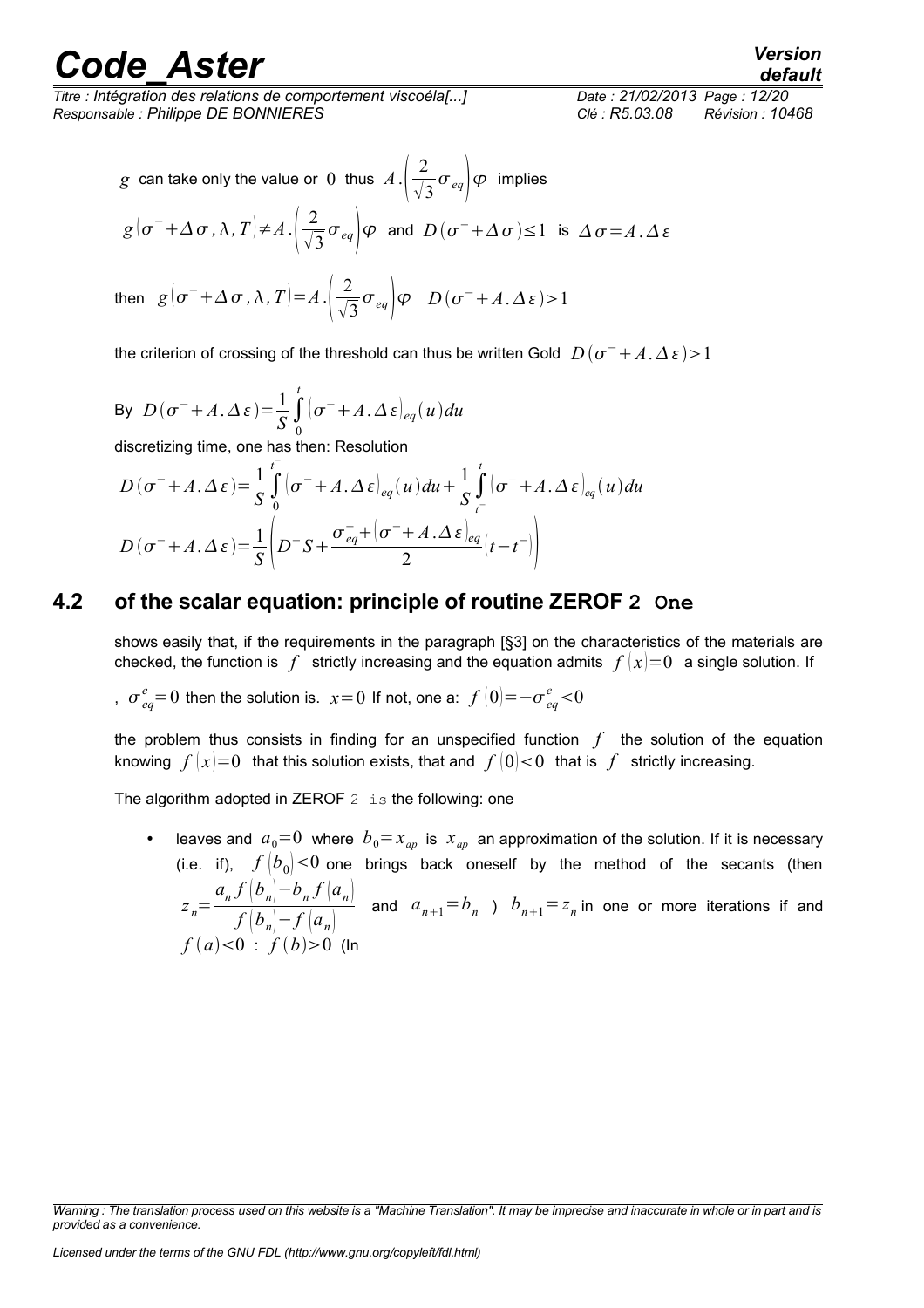*Titre : Intégration des relations de comportement viscoéla[...] Date : 21/02/2013 Page : 13/20 Responsable : Philippe DE BONNIERES Clé : R5.03.08 Révision : 10468*



the case of the figure above, this first sentence was done in an iteration: and  $a^{}_1^{}\!\!=\!b^{}_0^{}$  ).  $f\left( b_{{\scriptscriptstyle 1}} \right) \!>\! 0$  one

• calculates =  $N_d$  left whole where  $\left(\sqrt{N_{\text{max}}}\right)$  is  $N_{\text{max}}$  the maximum number of iterations whom one gave oneself. One then solves the equation by the method of the secants by means of however the method of dichotomy with each time is  $\,n\,$  multiple of:  $\,N_{\,d}\,$  1)

So  
\ndivided 
$$
N_d
$$
 if not *n*  
\n
$$
z_n = \frac{a_n + b_n}{2}
$$
\n
$$
z_n = \frac{a_n f(b_n) - b_n f(a_n)}{f(b_n) - f(a_n)}
$$
\nif  
\n
$$
n = n + 1
$$
\n
$$
|f(z)| > \varepsilon
$$
\nif not  $f(z) < 0$   
\n
$$
a_{n+1} = z_n
$$
\n
$$
b_{n+1} = b_n
$$
\n
$$
a_{n+1} = a_n
$$
\n
$$
b_{n+1} = z_n
$$
\nto go  
\nin 1) if not

the solution is: finsi  $x = z_n \rightarrow FIN$ This

second part of the algorithm makes it possible to treat in a reasonable nombre of iterations the cases where is f very strongly nonlinear, whereas the method of the secants would have converged too slowly. These cases of strong non-linearity meet in particular with the model of LEMAITRE, for values

the large ones 
$$
\frac{n}{m}
$$
. Computation

*Warning : The translation process used on this website is a "Machine Translation". It may be imprecise and inaccurate in whole or in part and is provided as a convenience.*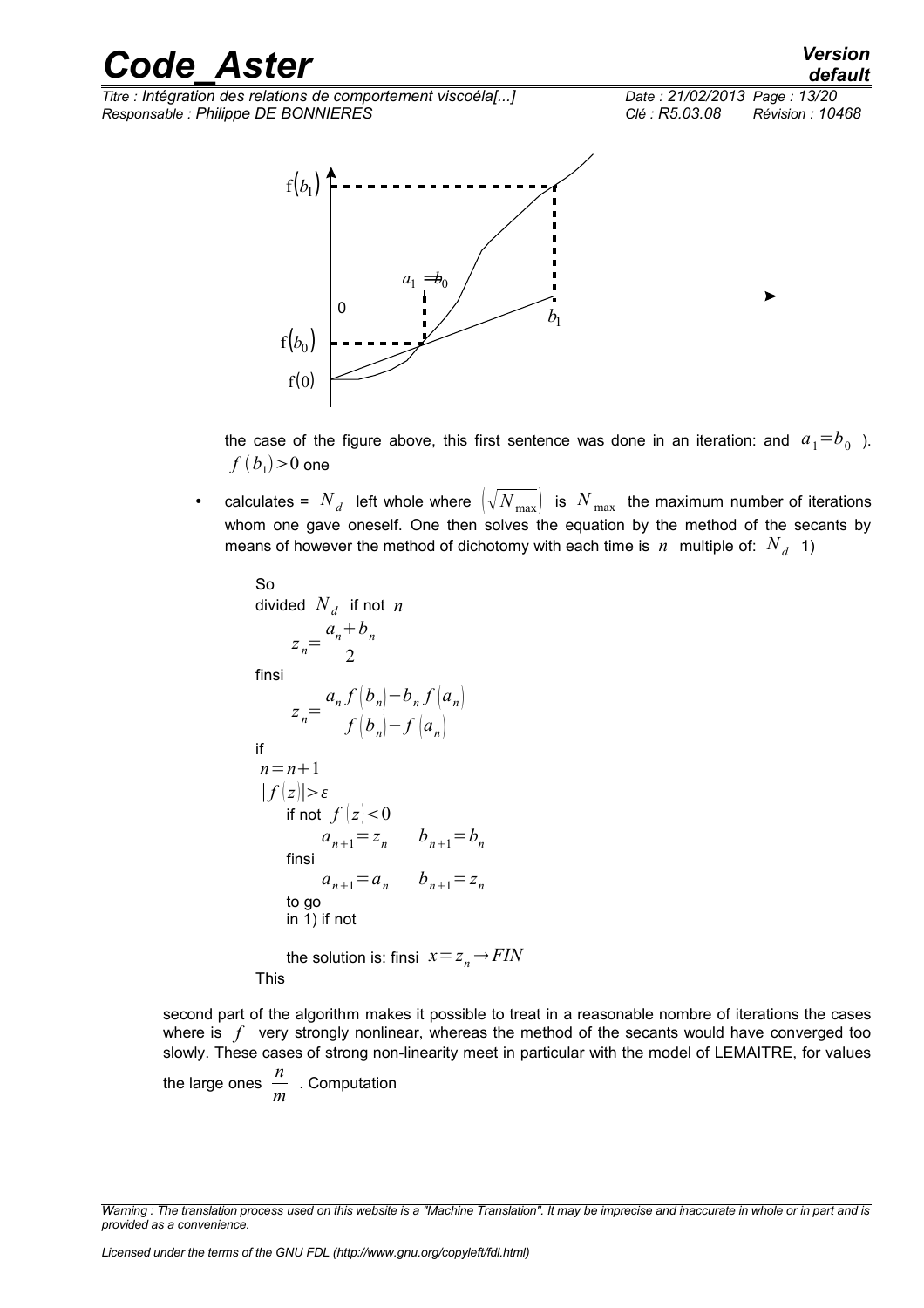*Titre : Intégration des relations de comportement viscoéla[...] Date : 21/02/2013 Page : 14/20 Responsable : Philippe DE BONNIERES Clé : R5.03.08 Révision : 10468*

### **4.3 of the stress at the end of time step running According to**

[éq 4.1-3], if is  $x$  the solution of the scalar equation, while posing: one

$$
b\left(x, \sigma_{eq}^{e}\right) = \frac{1}{1 + 3\mu \Delta t \frac{g\left(x, \lambda^{-} + \frac{1}{3\mu}\left(\sigma_{eq}^{e} - x\right), T\right)}{x}} = \frac{x}{\sigma_{eq}^{e}}
$$

a: éq

$$
\tilde{\sigma} = b \left( x \, , \, \sigma_{eq}^e \right) \tilde{\sigma}^e
$$
\n4.3-1 In the case where

,  $\sigma_{eq}^{e}$ =0 which is equivalent according to the scalar equation to,  $x=0$  one prolongs by *b* continuity. For that, one poses and  $y(x)=\lambda^-+\frac{1}{2}$  $\frac{1}{3\,\mu}\Big(\sigma_{\textit{eq}}^{\textit{e}}-x\Big)$  .  $G(x){=}\,g\big(x\,,{\rm y}(x)\,,\,T\big)$  The derivative of *G* is expressed according to derivatives partial of with *g* point:  $(x,y(x),T)$ 

$$
G'(x) = \frac{\partial g}{\partial x}(x, y(x), T) - \frac{1}{3\mu} \frac{\partial g}{\partial y}(x, y(x), T)
$$

The prolongation from *b* continuity gives then: and

$$
b(0,0) = \frac{1}{1 + 3\,\mu\,\Delta\,t\,\mathrm{G'}(0)}
$$

one has, always in the case where  $\sigma_{eq}^{e}$ =0 .  $\tilde{\sigma}$  =0 Once

one calculated,  $\tilde{\sigma}$  one obtains by  $\sigma$  the relation ( K is supposed to be constant here): éq

$$
\sigma = \sigma^- + \Delta \sigma = \tilde{\sigma} + \left(\frac{1}{3} Tr\left(\sigma^-\right) + KTr\left(\Delta \varepsilon\right)\right) I_3
$$
 **4.3-2 semi-implicit**

*Licensed under the terms of the GNU FDL (http://www.gnu.org/copyleft/fdl.html)*

*default*

*Warning : The translation process used on this website is a "Machine Translation". It may be imprecise and inaccurate in whole or in part and is provided as a convenience.*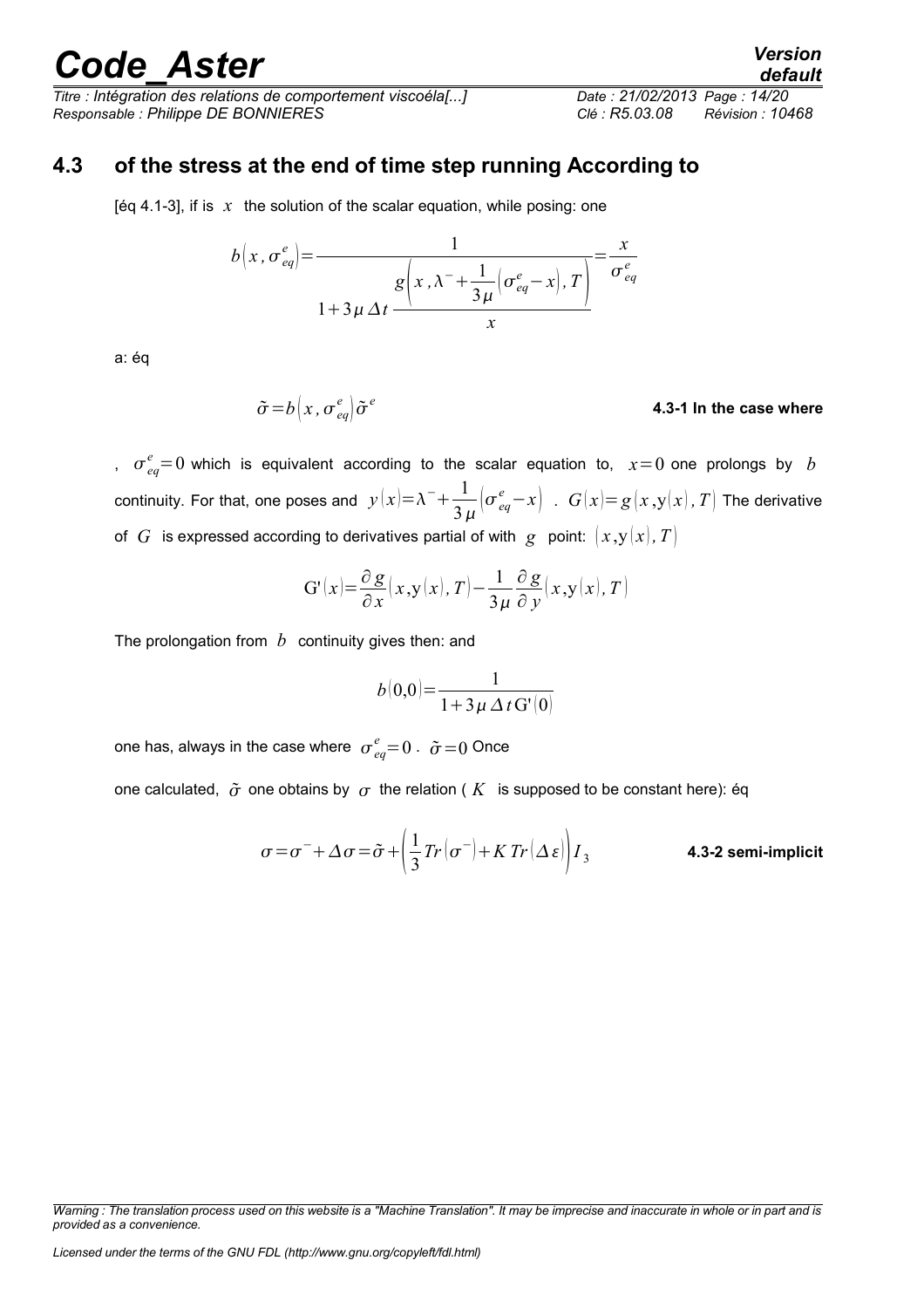*Titre : Intégration des relations de comportement viscoéla[...] Date : 21/02/2013 Page : 15/20 Responsable : Philippe DE BONNIERES Clé : R5.03.08 Révision : 10468*

### **4.4 Diagram With**

an implicit numerical diagram [éq 4.1-2], in the case, for example, where  $g$  does not depend on,  $\lambda$ only intervenes by the computation of  $\varDelta\,\varepsilon_{_{\rm \cal V}}\,$  the value of the stress at the end of time step. It can result from it from the important numerical errors if the stress strongly varies in the course of time (see [bib2]).

To cure that and to improve the resolution, one discretizes the flow model in way semi - implicit: éq

$$
\frac{\Delta \varepsilon_{v}}{\Delta t} = \frac{3}{2} g \left( \left( \sigma^{-} + \frac{\Delta \sigma}{2} \right)_{eq}, \lambda^{-} + \frac{\left( \Delta \varepsilon_{v} \right)_{eq}}{2}, T^{-} + \frac{\Delta T}{2} \right) \frac{\left( \tilde{\sigma}^{-} + \frac{\Delta \tilde{\sigma}}{2} \right)}{\left( \sigma^{-} + \frac{\Delta \sigma}{2} \right)_{eq}} \tag{4.4-1}
$$

to transform in the most economic way what was programmed previously (while following the implicit formulation [éq 4.1-2]), it is enough to divide each member of the equation [éq 4.4-1] by 2: and

$$
\frac{(\Delta \varepsilon_{\nu}/2)}{\Delta t} = \frac{3}{2} \frac{g \left( \left( \sigma^{-} + \frac{\Delta \sigma}{2} \right)_{eq}, \lambda^{-} + \frac{(\Delta \varepsilon_{\nu})_{eq}}{2}, T^{-} + \frac{\Delta T}{2} \right)}{2} \frac{\left( \tilde{\sigma}^{-} + \frac{\Delta \tilde{\sigma}}{2} \right)}{\left( \sigma^{-} + \frac{\Delta \sigma}{2} \right)_{eq}}
$$

to make the same thing with the relation [éq 4.1-1]: It

$$
\frac{\Delta \tilde{\sigma}}{2} = 2 \mu \left( \frac{\Delta \tilde{\epsilon}}{2} - \frac{\Delta \epsilon_{\nu}}{2} \right)
$$

is noted that this system is same form as that consisted the equations [éq 4.1-1] and [éq 4.1-2], the data being instead of  $\frac{\Delta \varepsilon}{2}$  $\frac{\Delta \varepsilon}{2}$  ,  $\Delta \varepsilon$  the unknowns being respectively and  $\frac{\Delta \sigma}{2}$ instead of  $\frac{\Delta \varepsilon_{v}}{2}$  $\frac{2}{2}$  and  $\varDelta \sigma$   $\varDelta \varepsilon$ <sub>v</sub> the function replacing  $\frac{g}{2}$  $\frac{5}{2}$  the function.  $g$  One

can thus use the resolution of the paragraphs [§4.1] with [§4.3] as well as the algorithm corresponding while introducing and  $\frac{\Delta \varepsilon}{2}$ 2 by dividing the function by *g* 2. It then remains to multiply the results and  $\frac{\Delta \sigma}{2}$ 2 by  $\frac{\Delta \varepsilon_v}{\Delta}$  $\frac{2\epsilon_v}{2}$  2 to obtain the increments of stress and viscous strain calculated by the semiimplicit diagram (it and  $\mathop{\varDelta} \sigma$  of  $\mathop{\varDelta}\varepsilon_{_{\rm v}}$  the equation [éq 4.4-1]). It

*Warning : The translation process used on this website is a "Machine Translation". It may be imprecise and inaccurate in whole or in part and is provided as a convenience.*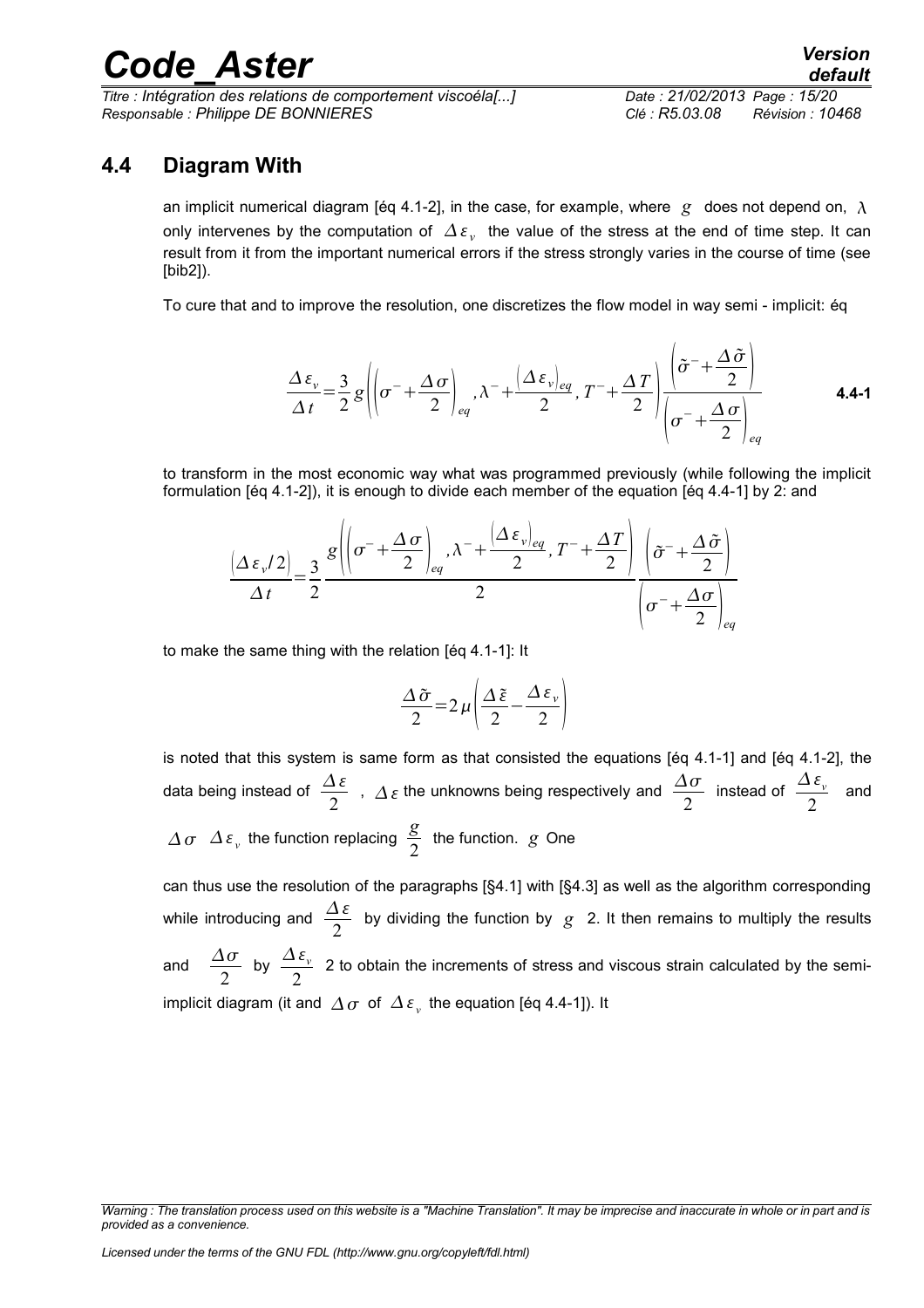*Titre : Intégration des relations de comportement viscoéla[...] Date : 21/02/2013 Page : 16/20 Responsable : Philippe DE BONNIERES Clé : R5.03.08 Révision : 10468*

*default*

will be noticed that the computation of the tangent operator is not affected by this modification of the numerical diagram. Indeed, one has obviously: Casparticulier

$$
\frac{\partial \Delta \sigma}{\partial \Delta \varepsilon} = \frac{\partial \left( \frac{\Delta \sigma}{2} \right)}{\partial \left( \frac{\Delta \varepsilon}{2} \right)}
$$

#### **4.5 of model GATT\_MONERIE If**

the reasoning of the §4.2 is taken again, one obtains L "equation: éq

$$
\sigma_{eq}^e = 3\mu \cdot \Delta t \cdot g \left[ \sigma_{eq}, \sigma_m, f, T \right] + \sigma_{eq} \tag{4.5-1}
$$

the fact that this model does not depend on the cumulated plastic strain thus simplifies this equation. On the other hand, an additional unknown is introduced: voluminal fraction of porosity. Another equation is thus necessary. To find it, it is enough D" to write the Hooke's law binding the spherical parts of the increments of stress and elastic strain according to: Knowing

$$
Tr(\Delta \sigma) = 3\mathbf{K} \left( Tr(\Delta \varepsilon) - Tr(\Delta \varepsilon_v) \right)
$$

in addition that: ,

$$
Tr\left(\Delta\,\varepsilon_{_{\mathit{v}}}\right)\!\!=\!\!\frac{\Delta\,f}{1\!-\!f}\;\text{one}
$$

can express the average constraint according to the voluminal fraction of porosity, i.e.: , which

$$
\Delta \sigma_m = K \left( Tr \left( \Delta \varepsilon \right) - \frac{\Delta f}{1 - f} \right)
$$

leads us to the second scalar equation: éq 4.5

 $\overline{1}$ 

$$
\Delta f - (1 - f) g_d \bigg| \sigma_{eq}, \sigma_m + 3K \bigg( Tr(\Delta \varepsilon) - \frac{\Delta f}{1 - f} \bigg), f, T \bigg| = 0
$$

thus obtain two coupled scalar equations whose unknowns are the equivalent stress and the voluminal fraction of porosity: Let us note

$$
\begin{cases}\n3 \mu \Delta t \cdot g \left(\sigma_{eq}, \sigma_{m}^{-}+3\mathbf{K} \left(Tr\left(\Delta \varepsilon\right)-\frac{\Delta f}{1-f}\right), f, T\right)+\sigma_{eq}-\sigma_{eq}^{e}=0 \\
\Delta f - \left(1-f\right) g_{d} \left(\sigma_{eq}, \sigma_{m}^{-}+3\mathbf{K} \left(Tr\left(\Delta \varepsilon\right)-\frac{\Delta f}{1-f}\right), f, T\right)=0\n\end{cases}
$$

the scalar  $\left. f\right\rangle _{d}$  function definite by: , statement

$$
f_d(x) = x - f^{-} - (1 - x) g_d \left( \sigma_{eq}, \sigma_m^{-} + 3K \left( Tr(\Delta \varepsilon) - \frac{x - f^{-}}{1 - x} \right), x, T \right)
$$

in which the equivalent stress is regarded as a given parameter. It is noticed

that: . In addition

$$
f_{\rm d}\vert0\vert{=}{-}f^-\!\!\leq\!0
$$

*Warning : The translation process used on this website is a "Machine Translation". It may be imprecise and inaccurate in whole or in part and is provided as a convenience.*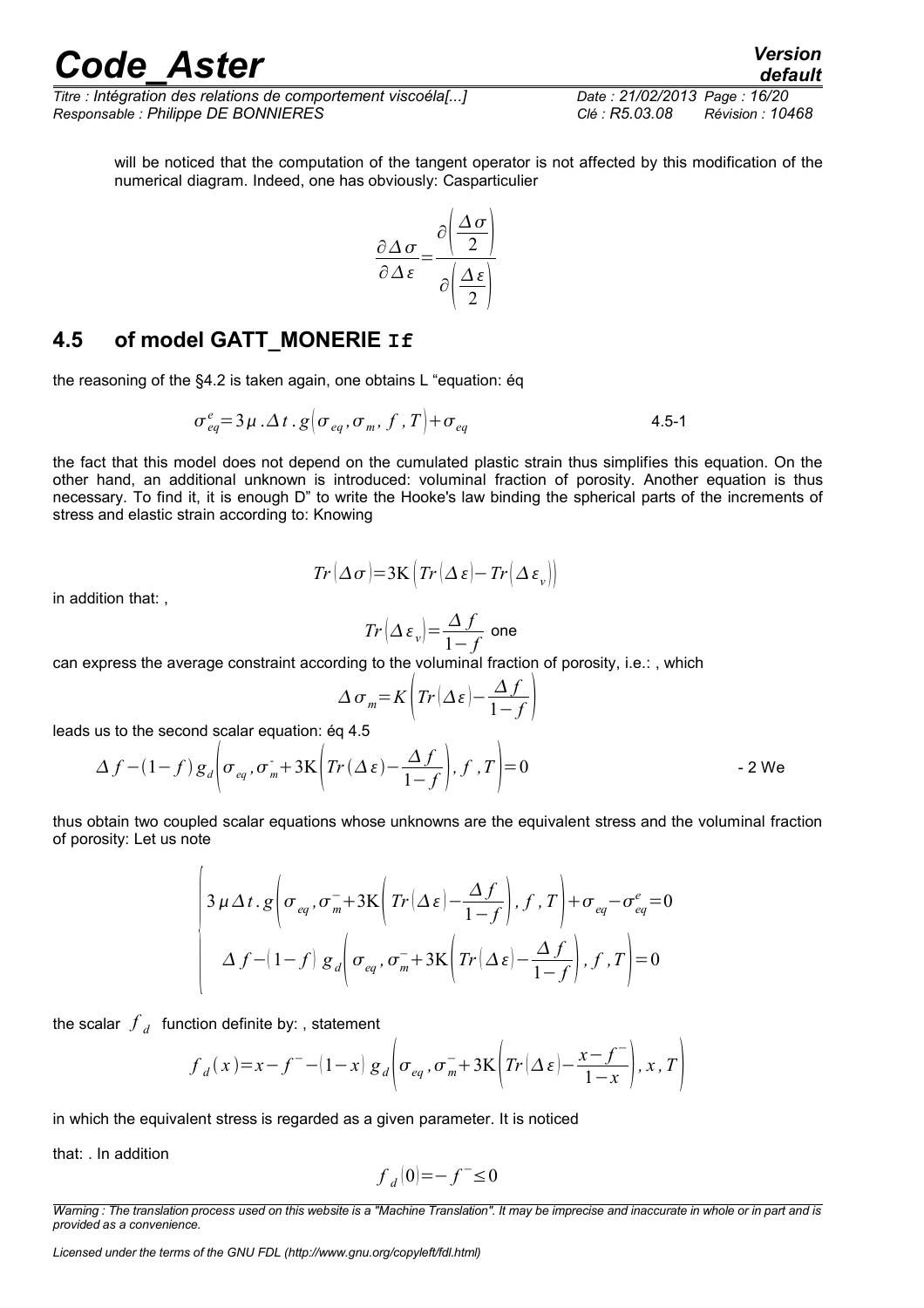*Titre : Intégration des relations de comportement viscoéla[...] Date : 21/02/2013 Page : 17/20 Responsable : Philippe DE BONNIERES Clé : R5.03.08 Révision : 10468*

, the sign of the trace viscoplastic strainrate is determined by the sign of the average constraint and this function of porosity: is monotonous

$$
\sigma_m(x) = \sigma_m^- + 3\mathrm{K}\left(Tr\left(\Delta\,\varepsilon\right) - \frac{x - f^-}{1 - x}\right)
$$

decreasing on the interval and present  $[0, 1-f<sup>−</sup>[$  a vertical asymptote on the higher limit of this interval. Taking into account

these elements, two cases arise: : in

$$
\sigma_m^- + 3 \, K Tr(\Delta \, \varepsilon) < 0 \Rightarrow \sigma_m(x) < 0 \quad \nabla \, x \in [0; 1 - f^- \text{[ this case. with } f_d \, |f^-| > 0
$$
\n
$$
\sigma_m^- + 3 \, K Tr(\Delta \, \varepsilon) > 0 \Rightarrow \sigma_m(f_{rig}) = 0 \quad \text{in this case, } f_{rig} = (1 - f^-) \frac{\sigma_m^- + 3 \, K Tr(\Delta \, \varepsilon)}{1 + \sigma_m^- + 3 \, K Tr(\Delta \, \varepsilon)} \text{ and.}
$$
\n
$$
f_d \, |f^-| < 0 \quad \text{In } f_d \, |f_{rig}| > 0
$$

all the cases, we thus have a framing of the solution. On the other hand, the strict monotony of the function to be cancelled  $\left. f\right. _{d}$  is not guaranteed. In order to

use routine ZEROF 2, we proceed to a chained solution of these two scalar equations. One indeed carries out two imbricated calls to ZEROF 2: the first call solves equation 4.5.2. A each

iteration of this resolution, the current increment of porosity makes it possible  $\,\Delta\,f^i\,$  to calculate according to  $Tr[\varDelta\,\sigma^i]\;$  : , then

$$
Tr(\Delta \sigma^{i}) = 3\mathbf{K} \left( Tr(\Delta \varepsilon) - \frac{\Delta f^{i}}{1 - f^{-} + \Delta f^{i}} \right)
$$

by resolution  $\sigma^{\iota}_{_{eq}}$ *i* of equation 4.5.1 (second call to ZEROF  $2$ ):.

$$
3 \mu \Delta t \cdot g \left(\sigma_{eq(i)}, \sigma_{m}^{-}+3K\left(Tr(\Delta \varepsilon)-\frac{\Delta f_{i}}{1-f^{-}-\Delta f_{i}}\right), \Delta f_{i}, T\right)+\sigma_{eq(i)}-\sigma_{eq}^{e}=0 \text{ A good}
$$

approximation for the porosity adopted  $\ket{x_{ap}}$  at the beginning of these iterations is obtained according to: . **Once** 

$$
\sigma_m^- + 3 \, K Tr(\Delta \, \varepsilon) < 0 \Rightarrow x_{ap} = f^-
$$
\n
$$
\sigma_m^- + 3 \, K Tr(\Delta \, \varepsilon) > 0 \Rightarrow x_{ap} = f_{rig} = (1 - f^-) \frac{\sigma_m^- + 3 \, K Tr(\Delta \, \varepsilon)}{1 + \sigma_m^- + 3 \, K Tr(\Delta \, \varepsilon)}
$$

convergence reached, the computation of the stresses must take account of the variation of volume induced by the variations of voluminal fraction of porosity. Equation 4.3-2 must thus be modified according to: Lastly,

$$
\sigma = \sigma^- + \Delta \sigma = \tilde{\sigma} + \left(\frac{1}{3}Tr(\sigma^-) + K\left(Tr(\Delta \varepsilon) - \frac{\Delta f}{1 - f}\right)\right)I_3
$$

the variations of porosity are neglected during the computation of the tangent operator so that only the derivative of the function compared to the *g* equivalent stress is necessary: As

*Warning : The translation process used on this website is a "Machine Translation". It may be imprecise and inaccurate in whole or in part and is provided as a convenience.*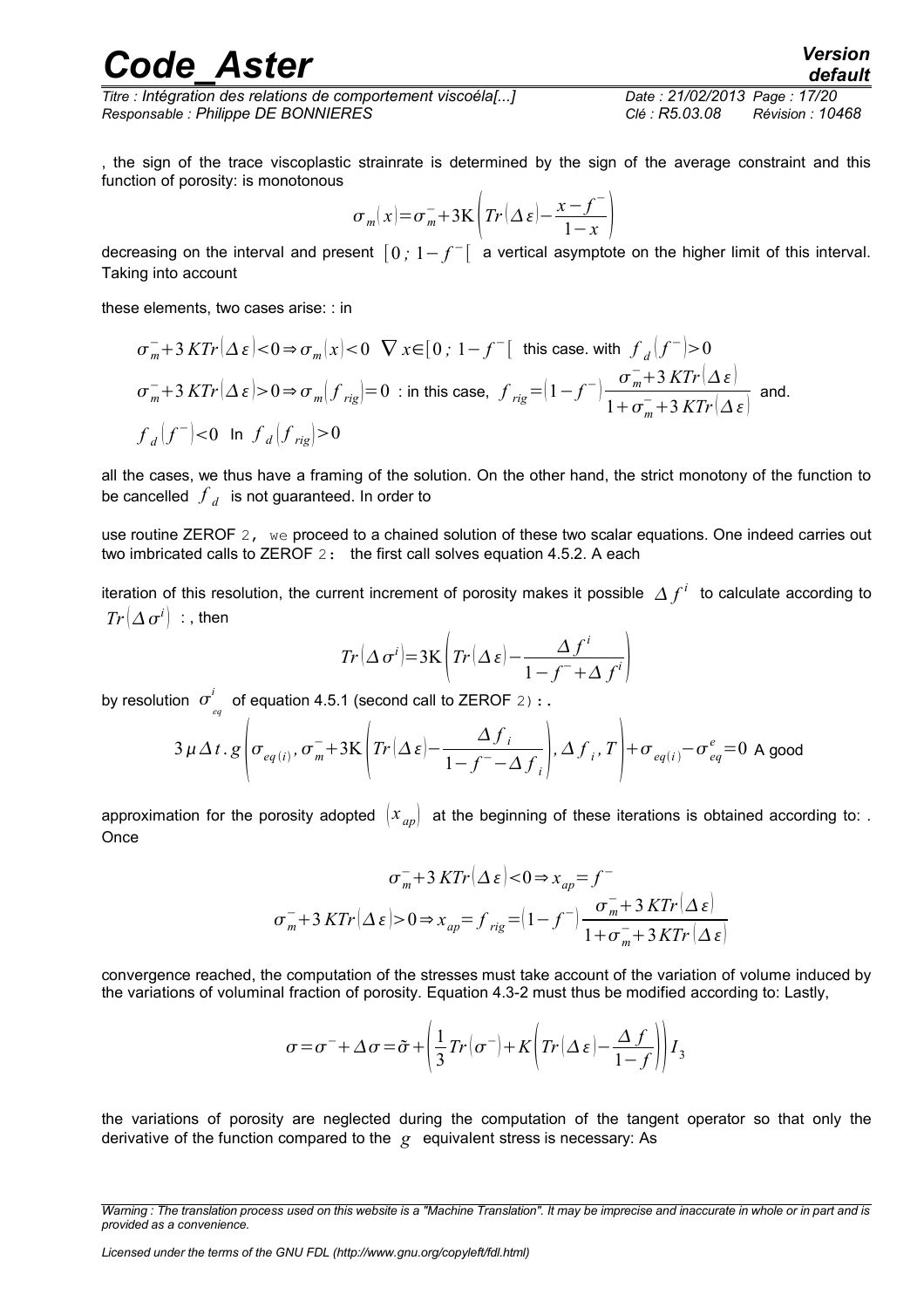*Titre : Intégration des relations de comportement viscoéla[...] Date : 21/02/2013 Page : 18/20 Responsable : Philippe DE BONNIERES Clé : R5.03.08 Révision : 10468*

$$
\begin{aligned}\n\frac{dG(\sigma_{eq})}{d\sigma_{eq}} &= (1 - \theta) \frac{d^2 \psi_1}{d\sigma_{eq^2}} + \theta \frac{d^2 \psi_2}{d\sigma_{eq^2}} + \frac{d^2 \theta}{d\sigma_{eq^2}} (\psi_2 - \psi_1) + 2 \frac{d\theta}{d\sigma_{eq}} \frac{d(\psi_2 - \psi_1)}{d\sigma_{eq}} \\
\frac{d^2 \psi_i}{d\sigma_{eq^2}} &= \frac{1}{\sigma_{eq}} \frac{d\psi_i}{d\sigma_{eq}} + \frac{n_i - 1}{\sigma_{0i}} \dot{\varepsilon}_{0i} \left( B_i(f) \left( \frac{\sigma_{eq}}{\sigma_{0i}} \right) \right)^2 \left[ A_i(f) \left( \frac{3\sigma_m}{2\sigma_{0i}} \right)^2 + B_i(f) \left( \frac{\sigma_{eq}}{\sigma_{0i}} \right)^2 \right] \frac{n_i - 3}{2} \\
\frac{d^2 \theta}{d\sigma_{eq^2}} &= \frac{1}{2} \frac{d^2 \varphi}{d\sigma_{eq^2}} \left[ 1 - th^2 \left( \varphi(\sigma_I) \right) \right] - \left( \frac{d\varphi}{d\sigma_{eq}} \right)^2 th \left( \varphi(\sigma_I) \right) \left[ 1 - th^2 \left( \varphi(\sigma_I) \right) \right] \\
& \Rightarrow \frac{d^2 \theta}{d\sigma_{eq^2}} &= \frac{d\theta}{d\sigma_{eq}} \left[ \frac{1}{\sigma_{eq}} + \frac{9B_i (q - 2) \sigma_{eq}}{\left( 4B_i + A_i \right) \sigma_{I^2}} - 2 \frac{d\varphi}{d\sigma_{eq}} th \left( \varphi(\sigma_I) \right) \right]\n\end{aligned}
$$

explained to the §4.4, the adaptation with the semi-implicit case is brought back to a simple division by two of the two flow functions. Note:  $(g$  ,  $g^d)$ 

for computation of the coefficients and according to  $A1 \ A2$  porosity, the following statement was used: . This

$$
A_i(f) = f^{\frac{2}{n_i+1}} \left( n_i \left( 1 - f^{\frac{1}{n_i}} \right) \right)^{\frac{-2n_i}{n_i+1}}
$$

second statement indeed has the advantage of being defined for a porosity null. Taken

### **4.6 into account of the variation of the elastic coefficients according to the temperature One has,**

if is *A* the elasticity tensor: with

$$
\Delta \varepsilon = \Delta \varepsilon_v + \Delta \left( A^{-1} \sigma \right)
$$

: This

$$
\Delta (A^{-1}\sigma) = A^{-1}(T^- + \Delta T)(\sigma^- + \Delta \sigma) - A^{-1}(T^-)\sigma^-
$$

is translated in the equations of [§4.4] by: While posing

$$
2\mu \left(\frac{\Delta \tilde{\varepsilon}}{2}\right) - \left(\tilde{\sigma}^{-} + \frac{\Delta \tilde{\sigma}}{2}\right) = 3\mu \Delta t \frac{g\left(\left(\sigma^{-} + \frac{\Delta \sigma}{2}\right)_{eq}, \lambda^{-} + \frac{\left(\Delta \varepsilon_{\nu}\right)_{eq}}{2}, T^{-} + \frac{\Delta T}{2}\right)}{\left(\sigma^{-} + \frac{\Delta \sigma}{2}\right)_{eq}} - \tilde{\sigma}^{-} \left(\frac{2\mu^{-} + 2\mu}{4\mu^{-}}\right)
$$

: and one

$$
\tilde{\sigma}^e = \left(\frac{2\,\mu^- + 2\,\mu}{4\,\mu^-}\right)\tilde{\sigma}^- + 2\,\mu\left(\frac{\Delta\,\tilde{\epsilon}}{2}\right)
$$

*Warning : The translation process used on this website is a "Machine Translation". It may be imprecise and inaccurate in whole or in part and is provided as a convenience.*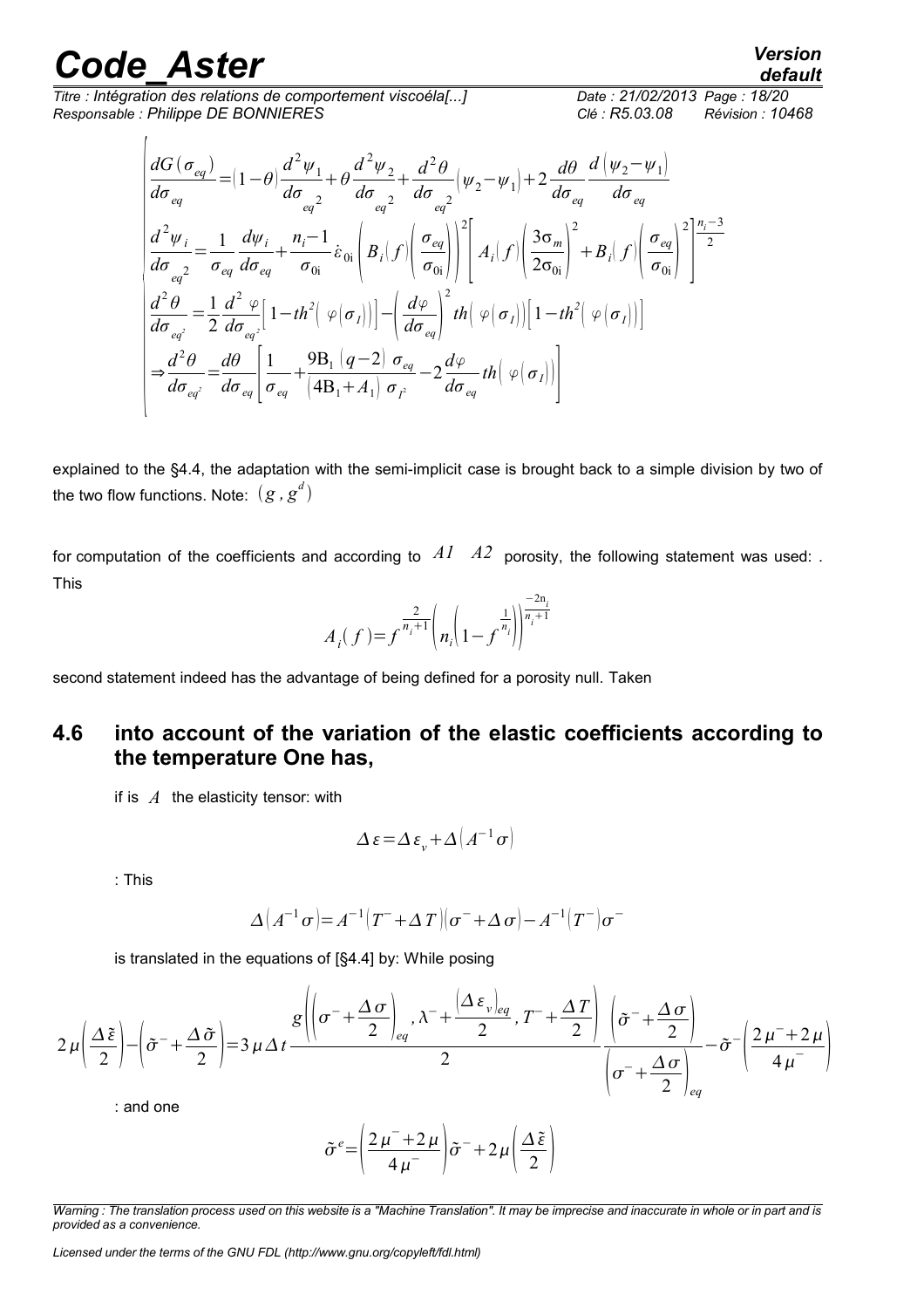*Titre : Intégration des relations de comportement viscoéla[...] Date : 21/02/2013 Page : 19/20 Responsable : Philippe DE BONNIERES Clé : R5.03.08 Révision : 10468*

$$
Tr(\sigma^e) = \left(\frac{3K^- + 3K}{6K^-}\right)Tr(\sigma^-) + 3KT'\left(\frac{\Delta\epsilon}{2}\right)
$$

is reduced exactly to the preceding case [§4.4]. Computation

### **5 of the tangent operator If**

and,  $\sigma_{eq}^{e}\!=\!0$  one  $\,x\!=\!0$  takes the elasticity tensor as tangent operator. If not

, one obtains this operator by deriving the equation [éq 4.3-1] compared to: then  $\Delta \varepsilon$ 

$$
\frac{\partial \tilde{\sigma}}{\partial \Delta \varepsilon} = \frac{\partial \Delta \tilde{\sigma}}{\partial \Delta \varepsilon} = \frac{\partial b \left(x, \sigma_{eq}^e\right)}{\partial \Delta \varepsilon} \tilde{\sigma}^e + b \left(x, \sigma_{eq}^e\right) \frac{\partial \tilde{\sigma}^e}{\partial \Delta \varepsilon}
$$

while also deriving [éq 4.3-2] compared to: It  $\Delta \varepsilon$  will be noted

$$
\frac{\partial \Delta \sigma}{\partial \Delta \varepsilon} = \frac{\partial \Delta \tilde{\sigma}}{\partial \Delta \varepsilon} + K I_3 \frac{\partial Tr[\Delta \varepsilon]}{\partial \Delta \varepsilon} = \frac{\partial \Delta \tilde{\sigma}}{\partial \Delta \varepsilon} + K I_3^t I_3
$$

that, in these equations, the tensors of order 2 and order 4 are respectively compared to vectors and matrixes. is here  $\vert I_{\overline{3}}\vert$  a tensor of a nature 2, compared to a vector: One has

$$
{}^{t}I_{3}{=}{\left[1,1\,,1\,,0\,,0,0\right)}
$$

moreover: It is thus necessary

$$
\frac{\partial b(x, \sigma_{eq}^e)}{\partial \Delta \boldsymbol{\varepsilon}} = \frac{\partial b}{\partial x}(x, \sigma_{eq}^e) \frac{\partial x}{\partial \Delta \boldsymbol{\varepsilon}} + \frac{\partial b}{\partial \sigma_{eq}^e}(x, \sigma_{eq}^e) \frac{\partial \sigma_{eq}^e}{\partial \Delta \boldsymbol{\varepsilon}}
$$

to calculate. For  $\frac{\partial x}{\partial x}$  $\frac{\partial u}{\partial \Delta \varepsilon}$  that, one derives the scalar equation implicitly compared to.  $\Delta \varepsilon$ 

To simplify, one will omit thereafter in the writing of and *g* his derivatives the parameter. One *T* has then: From where

$$
\left[3\,\mu\,\Delta\,t\,G^{'}(x)+1\right]\frac{\partial\,x}{\partial\,\Delta\,\boldsymbol{\varepsilon}}+\Delta\,t\,\frac{\partial\,g}{\partial\,y}(x\,,\,y)\frac{\partial\,\boldsymbol{\sigma}^{\mathsf{e}}_{\mathsf{eq}}}{\partial\,\Delta\,\boldsymbol{\varepsilon}}=\frac{\partial\,\boldsymbol{\sigma}^{\mathsf{e}}_{\mathsf{eq}}}{\partial\,\Delta\,\boldsymbol{\varepsilon}}
$$

: with

$$
\frac{\partial x}{\partial \Delta \varepsilon} = \frac{1 - \Delta t \frac{\partial g}{\partial y}(x, y)}{1 + 3 \mu \Delta t G'(x)} \frac{\partial \sigma_{eq}^{\varepsilon}}{\partial \Delta \varepsilon}
$$

$$
\frac{\partial x}{\partial \Delta \varepsilon} = \frac{1 - \Delta t \frac{\partial g}{\partial y}(x, y)}{1 + 3 \mu \Delta t G'(x)} \frac{3 \mu}{\sigma_{eq}^{\varepsilon}} \tilde{\sigma}^{\varepsilon}
$$

the statement of obtained  $G'(x)$  with [§4.3]. One obtains

*Warning : The translation process used on this website is a "Machine Translation". It may be imprecise and inaccurate in whole or in part and is provided as a convenience.*